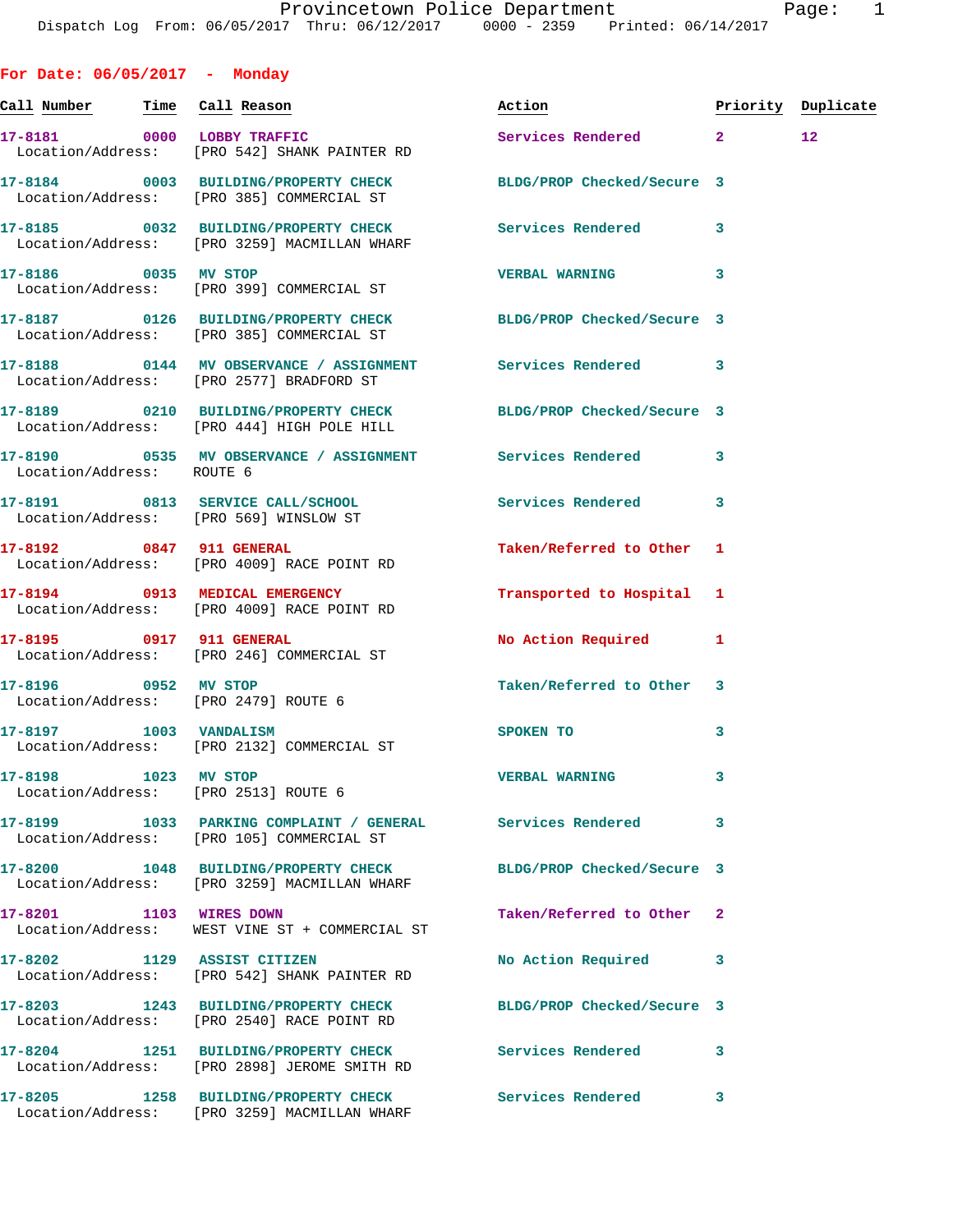|  |  |  |               |  |  |             |  |   | Provincetown Police Department |  |                               | Page: | ╯ |  |
|--|--|--|---------------|--|--|-------------|--|---|--------------------------------|--|-------------------------------|-------|---|--|
|  |  |  | ------------- |  |  | ----------- |  | . | $\bullet$                      |  | _ _ _ _ _ _ _ _ _ _ _ _ _ _ _ |       |   |  |

|                                                      | Dispatch Log From: 06/05/2017 Thru: 06/12/2017 0000 - 2359 Printed: 06/14/2017                                  |                            |                |
|------------------------------------------------------|-----------------------------------------------------------------------------------------------------------------|----------------------------|----------------|
| 17-8206 1259 MV STOP<br>Location/Address: GOSNOLD ST |                                                                                                                 | <b>VERBAL WARNING</b>      | 3              |
|                                                      | 17-8209 1314 SERVE RESTRAINING ORDER Could Not Locate<br>Location/Address: [PRO 523] COMMERCIAL ST              |                            | $\mathbf{2}$   |
| Location/Address: [PRO 3440] ROUTE 6                 | 17-8207 1315 MV OBSERVANCE / ASSIGNMENT Services Rendered                                                       |                            | 3              |
| 17-8210 1357 SHOPLIFTING                             | Location: [PRO 3431] LOPES SQUARE                                                                               | Investigated               | 3              |
|                                                      | 17-8212 1548 BUILDING/PROPERTY CHECK<br>Location/Address: [PRO 2483] COMMERCIAL ST                              | BLDG/PROP Checked/Secure 3 |                |
| Location/Address: [PRO 3440] ROUTE 6                 | 17-8213 1551 MV OBSERVANCE / ASSIGNMENT Services Rendered                                                       |                            | 3              |
| 17-8214 1556 MV STOP                                 | Location/Address: ROUTE 6 + SNAIL RD                                                                            | Citation/Warning Issued    | 3              |
|                                                      | 17-8215 1556 COMPLAINT<br>Location/Address: [PRO 320] COMMERCIAL ST                                             | <b>Services Rendered</b>   | 3              |
| Location/Address: [TRU] HIGHLAND RD                  | 17-8217 1616 ASSIST AGENCY / TRURO-ACO Services Rendered                                                        |                            | 3              |
|                                                      | 17-8218 1701 BUILDING/PROPERTY CHECK Services Rendered<br>Location/Address: [PRO 3259] MACMILLAN WHARF          |                            | 3              |
|                                                      | 17-8219 1738 BUILDING/PROPERTY CHECK Services Rendered<br>Location/Address: [PRO 3670] SHANK PAINTER RD         |                            | 3              |
| Location/Address: [PRO 2513] ROUTE 6                 | 17-8220 1741 MV OBSERVANCE / ASSIGNMENT Services Rendered                                                       |                            | 3              |
| 17-8221 1748 FIRE, CO ALARM                          | Location/Address: [PRO 2788] YOUNGS CT                                                                          | Services Rendered          | 1              |
|                                                      | 17-8222 1848 911 GENERAL-TTY TEST CALL Services Rendered<br>Location/Address: [PRO 542] SHANK PAINTER RD        |                            | 1              |
| 17-8216 1916 ANIMAL CALL                             | Location/Address: [PRO 222] COMMERCIAL ST                                                                       | <b>Services Rendered</b>   | $\overline{2}$ |
| Location/Address: [PRO 3440] ROUTE 6                 | 17-8224 2021 MV OBSERVANCE / ASSIGNMENT Services Rendered                                                       |                            | 3              |
| 17-8225 2029 MV STOP<br>Location/Address: ROUTE 6    |                                                                                                                 | <b>VERBAL WARNING</b>      | 3              |
|                                                      | 17-8226 2031 ASSIST CITIZEN<br>Location/Address: [PRO 175] COMMERCIAL ST                                        | <b>Services Rendered</b>   | 3              |
|                                                      | 17-8227 2038 BUILDING/PROPERTY CHECK BLDG/PROP Checked/Secure 3<br>Location/Address: [PRO 3242] COMMERCIAL ST   |                            |                |
|                                                      | 17-8228 2117 BUILDING/PROPERTY CHECK BLDG/PROP Checked/Secure 3<br>Location/Address: [PRO 2512] JEROME SMITH RD |                            |                |
|                                                      | 17-8229 2120 BUILDING/PROPERTY CHECK Services Rendered<br>Location/Address: [PRO 2898] JEROME SMITH RD          |                            | 3              |
|                                                      | 17-8230 2123 BUILDING/PROPERTY CHECK<br>Location/Address: [PRO 2540] RACE POINT RD                              | <b>Services Rendered</b>   | 3              |
|                                                      | 17-8231 2149 BUILDING/PROPERTY CHECK<br>Location/Address: [PRO 3242] COMMERCIAL ST                              | BLDG/PROP Checked/Secure 3 |                |
|                                                      |                                                                                                                 | Services Rendered          | 3              |

Location/Address: RACE POINT RD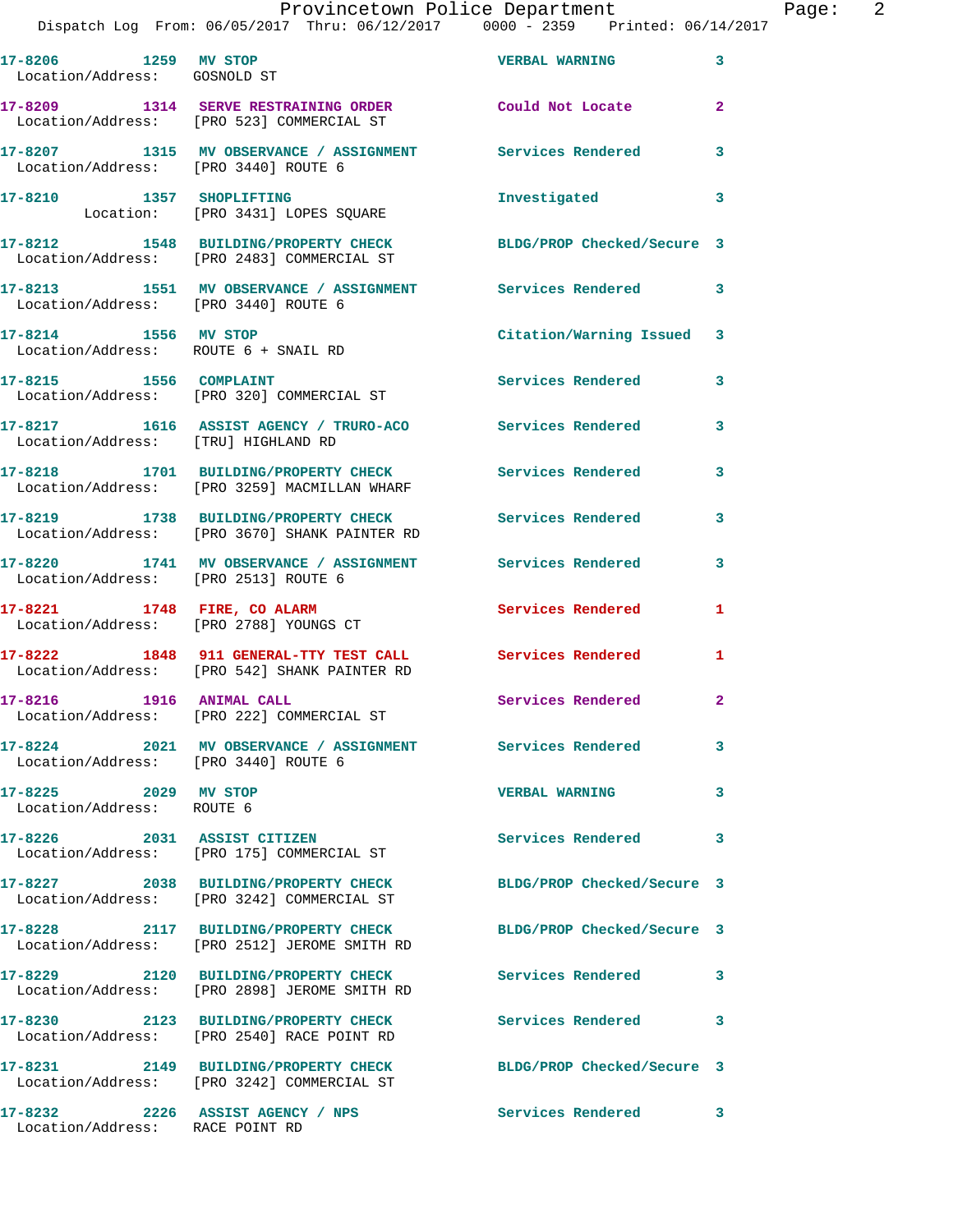**For Date: 06/06/2017 - Tuesday**

## **17-8233 0000 LOBBY TRAFFIC Services Rendered 2 20**  Location/Address: [PRO 542] SHANK PAINTER RD **17-8234 0015 BUILDING/PROPERTY CHECK Services Rendered 3**  Location/Address: [PRO 2483] COMMERCIAL ST **17-8235 0021 BUILDING/PROPERTY CHECK BLDG/PROP Checked/Secure 3**  Location/Address: [PRO 3259] MACMILLAN WHARF **17-8236 0029 BUILDING/PROPERTY CHECK Services Rendered 3**  Location/Address: [PRO 2977] COMMERCIAL ST **17-8237 0058 BUILDING/PROPERTY CHECK BLDG/PROP Checked/Secure 3**  Location/Address: [PRO 2898] JEROME SMITH RD 17-8238 0101 PARK, WALK & TALK **Services Rendered** 2 Location/Address: [PRO 106] COMMERCIAL ST **17-8239 0102 PARK, WALK & TALK Services Rendered 2**  Location/Address: [PRO 105] COMMERCIAL ST **17-8240 0124 BUILDING/PROPERTY CHECK BLDG/PROP Checked/Secure 3**  Location/Address: [PRO 1737] BRADFORD ST **17-8241 0158 BUILDING/PROPERTY CHECK Services Rendered 3**  Location/Address: [PRO 521] ROUTE 6 **17-8242 0328 BUILDING/PROPERTY CHECK No Action Required 3**  Location/Address: [PRO 2489] BRADFORD ST **17-8243 0330 BUILDING/PROPERTY CHECK Services Rendered 3**  Location/Address: [PRO 2490] PROVINCELANDS RD **17-8244 0335 MV OBSERVANCE / ASSIGNMENT Services Rendered 3**  Location/Address: [PRO 2489] BRADFORD ST **17-8245 0435 MV OBSERVANCE / ASSIGNMENT No Action Required 3**  Location/Address: HOWLAND ST + BRADFORD ST **17-8246 0502 MV OBSERVANCE / ASSIGNMENT Services Rendered 3**  Location/Address: [PRO 106] COMMERCIAL ST **17-8247 0506 BUILDING/PROPERTY CHECK BLDG/PROP Checked/Secure 3**  Location/Address: [PRO 447] JEROME SMITH RD **17-8248 0511 MV OBSERVANCE / ASSIGNMENT No Action Required 3**  Location/Address: JEROME SMITH RD + SHANK PAINTER RD **17-8250 0730 MV OBSERVANCE / ASSIGNMENT Services Rendered 3**  Location/Address: [PRO 3440] ROUTE 6 **17-8251 0738 MV STOP Citation/Warning Issued 3**  Location/Address: [PRO 2513] ROUTE 6 17-8252 0745 HARASSMENT Services Rendered 2 Location/Address: COMMERCIAL ST **17-8253 0756 ALARM - GENERAL Services Rendered 1**  Location/Address: [PRO 3298] WEST FRANKLIN ST **17-8254 0818 MV STOP VERBAL WARNING 3**  Location/Address: CARVER ST **17-8255 0823 SERVICE CALL/SCHOOL Services Rendered 3**  Location/Address: [PRO 569] WINSLOW ST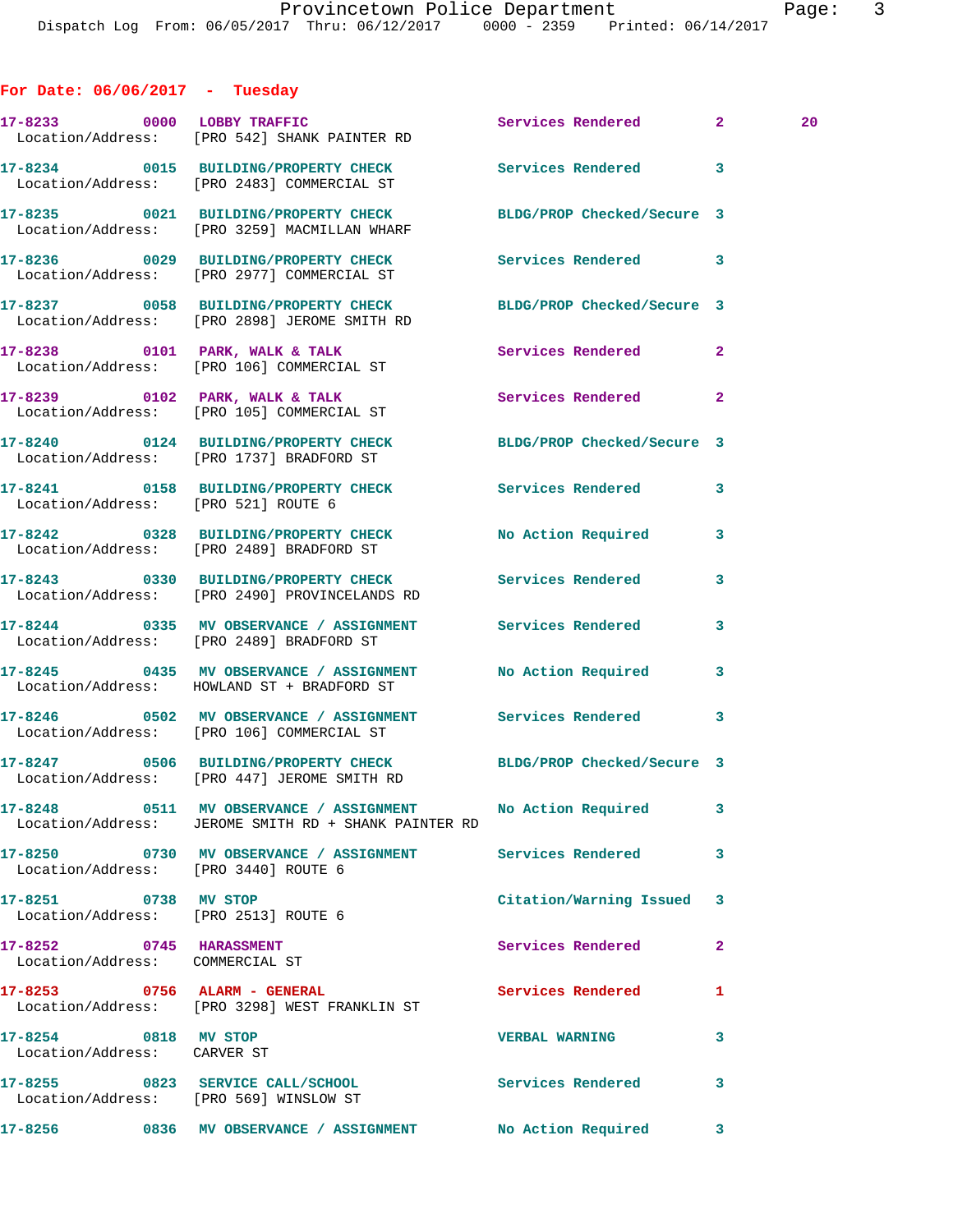|                                                                   | Provincetown Police Department<br>Dispatch Log From: 06/05/2017 Thru: 06/12/2017 0000 - 2359 Printed: 06/14/2017 |                            |                |
|-------------------------------------------------------------------|------------------------------------------------------------------------------------------------------------------|----------------------------|----------------|
| Location/Address: HOWLAND ST                                      |                                                                                                                  |                            |                |
|                                                                   | 17-8257 0906 MV HIT & RUN<br>Location/Address: WEST VINE ST + TREMONT ST                                         | Services Rendered          | $\overline{2}$ |
| Location/Address: ALLERTON ST<br>Refer To Summons: 17-75-AR       | 17-8258 0935 PARKING COMPLAINT / GENERAL Services Rendered                                                       |                            | 3              |
| 17-8259 1007 MV STOP<br>Location/Address: COURT ST                |                                                                                                                  | <b>VERBAL WARNING</b>      | 3              |
|                                                                   | 17-8260 1014 COMPLAINT<br>Location/Address: [PRO 4041] BRADFORD ST                                               | <b>Services Rendered</b>   | 3              |
| 17-8261 1030 MV COMPLAINT<br>Location/Address: COMMERCIAL ST      |                                                                                                                  | Services Rendered          | $\overline{a}$ |
|                                                                   | 17-8262 1124 ALARM - GENERAL<br>Location/Address: [PRO 2018] COMMERCIAL ST                                       | False Alarm                | 1              |
|                                                                   | 17-8263 1137 GENERAL INFO                                                                                        | Services Rendered          | 3              |
|                                                                   | 17-8264 1150 MEDICAL EMERGENCY<br>Location/Address: [PRO 444] HIGH POLE HILL                                     | <b>PATIENT REFUSAL</b>     | 1              |
| 17-8265 1238 FIRE, OTHER<br>Location/Address: COMMERCIAL ST       |                                                                                                                  | <b>Services Rendered</b>   | $\mathbf{1}$   |
|                                                                   | 17-8266 1304 BUILDING/PROPERTY CHECK<br>Location/Address: [PRO 1737] BRADFORD ST                                 | BLDG/PROP Checked/Secure 3 |                |
|                                                                   | 17-8267 1351 AIRPORT COVERAGE<br>Location/Address: [PRO 516] RACE POINT RD                                       | <b>Services Rendered</b>   | $\overline{a}$ |
| 17-8268 1407 ALARM - FIRE                                         | Location/Address: [PRO 2977] COMMERCIAL ST                                                                       | Services Rendered          | 1              |
| 17-8269 1517 FOLLOW UP                                            | Location/Address: [PRO 542] SHANK PAINTER RD                                                                     | FOLLOW UP                  | $\overline{a}$ |
| Location/Address: [PRO 2521] ROUTE 6                              | 17-8270 1542 MV OBSERVANCE / ASSIGNMENT Services Rendered                                                        |                            | 3              |
| 17-8271 1603 VERBAL SPEED<br>Location/Address: [PRO 2513] ROUTE 6 |                                                                                                                  | <b>VERBAL WARNING</b>      | 3              |
|                                                                   | 17-8272 1630 BUILDING/PROPERTY CHECK BLDG/PROP Checked/Secure 3<br>Location/Address: [PRO 2206] COMMERCIAL ST    |                            |                |
|                                                                   | 17-8274 1656 BUILDING/PROPERTY CHECK<br>Location/Address: [PRO 2483] COMMERCIAL ST                               | <b>Services Rendered</b>   | 3              |
|                                                                   | 17-8275 1745 FOUND VISA DEBIT CARD<br>Location: [PRO 3431] LOPES SQUARE                                          | <b>Services Rendered</b>   | 3              |
| 17-8276 1908 ANIMAL CALL                                          | Location/Address: [PRO 843] COMMERCIAL ST                                                                        | <b>SPOKEN TO</b>           | $\overline{a}$ |
|                                                                   | 17-8277 1915 MV STOP<br>Location/Address: HOWLAND ST + BRADFORD ST                                               | <b>VERBAL WARNING</b>      | 3              |
|                                                                   | 17-8278 1934 BUILDING/PROPERTY CHECK Services Rendered<br>Location/Address: [PRO 3259] MACMILLAN WHARF           |                            | 3              |
|                                                                   | 17-8280 1942 BUILDING/PROPERTY CHECK<br>Location/Address: [PRO 1737] BRADFORD ST                                 | BLDG/PROP Checked/Secure 3 |                |
|                                                                   | 17-8279 1943 BUILDING/PROPERTY CHECK Services Rendered 3                                                         |                            |                |

Location/Address: [PRO 2490] PROVINCELANDS RD

Page: 4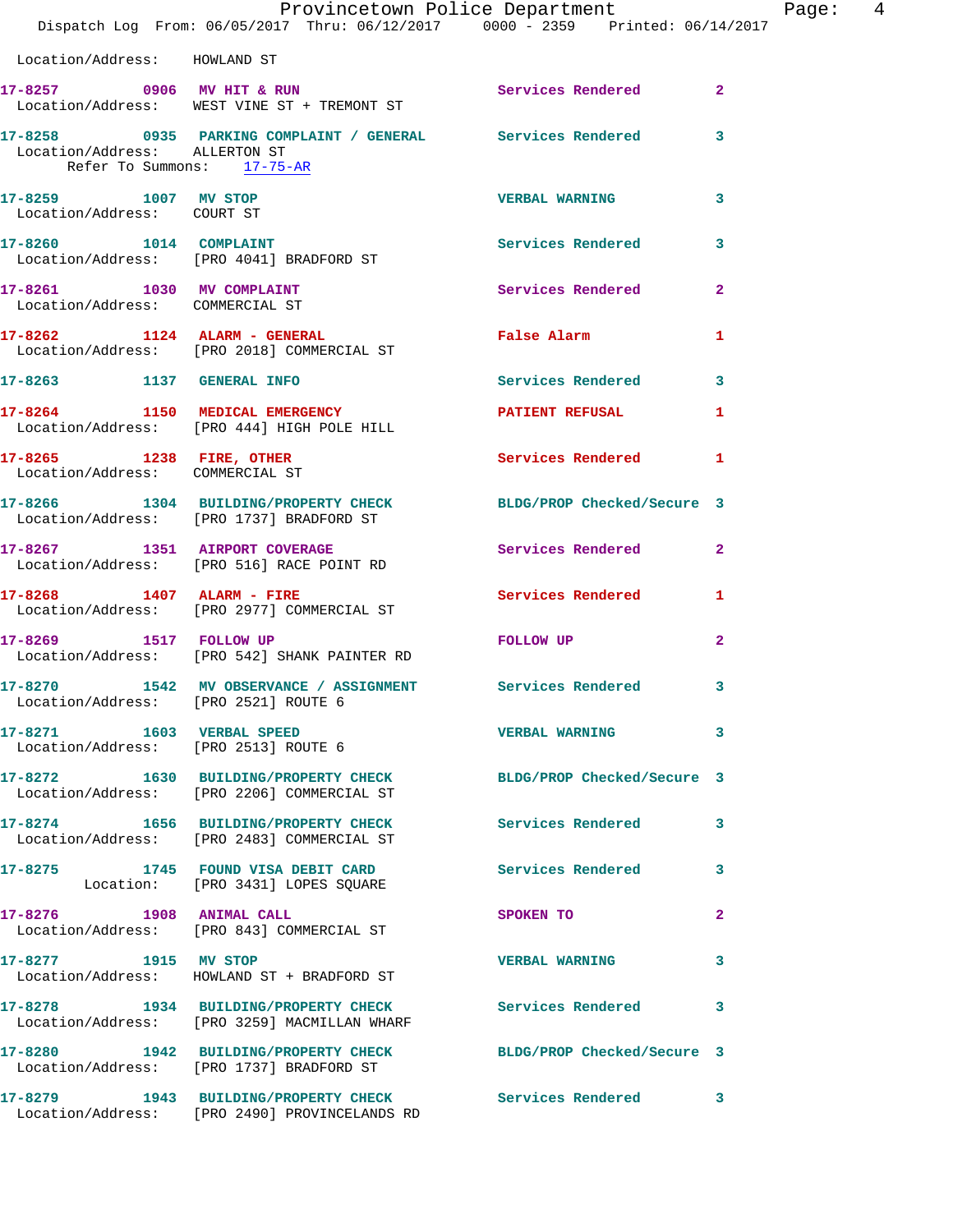|                                      | Dispatch Log From: 06/05/2017 Thru: 06/12/2017 0000 - 2359 Printed: 06/14/2017                                  | Provincetown Police Department |              | Page: 5 |  |
|--------------------------------------|-----------------------------------------------------------------------------------------------------------------|--------------------------------|--------------|---------|--|
|                                      | 17-8281 2002 BUILDING/PROPERTY CHECK Services Rendered 3<br>Location/Address: [PRO 2500] COMMERCIAL ST          |                                |              |         |  |
|                                      | 17-8282 2022 BUILDING/PROPERTY CHECK Services Rendered 3<br>Location/Address: [PRO 2481] TREMONT ST             |                                |              |         |  |
|                                      | 17-8283 2112 BUILDING/PROPERTY CHECK BLDG/PROP Checked/Secure 3<br>Location/Address: [PRO 3242] COMMERCIAL ST   |                                |              |         |  |
|                                      | 17-8285 2118 WIRES DOWN<br>Location/Address: RYDER ST EXT + COMMERCIAL ST                                       | Services Rendered 2            |              |         |  |
|                                      | 17-8284 2119 BUILDING/PROPERTY CHECK Services Rendered<br>Location/Address: [PRO 2898] JEROME SMITH RD          |                                | 3            |         |  |
| 17-8286 2132 MV STOP                 | Location/Address: CONWELL ST + ROUTE 6                                                                          | VERBAL WARNING                 | 3            |         |  |
|                                      | 17-8287 2135 BUILDING/PROPERTY CHECK Services Rendered<br>Location/Address: [PRO 444] HIGH POLE HILL            |                                | 3            |         |  |
|                                      | 17-8288 2144 BUILDING/PROPERTY CHECK Services Rendered 3<br>Location/Address: [PRO 2540] RACE POINT RD          |                                |              |         |  |
|                                      | 17-8289 2155 MV STOP<br>Location/Address: [PRO 94] BRADFORD ST                                                  | VERBAL WARNING 3               |              |         |  |
|                                      | 17-8290 2221 BUILDING/PROPERTY CHECK Services Rendered<br>Location/Address: [PRO 564] BAYBERRY AVE              |                                | 3            |         |  |
|                                      | 17-8291 2256 BUILDING/PROPERTY CHECK BLDG/PROP Checked/Secure 3<br>Location/Address: [PRO 3242] COMMERCIAL ST   |                                |              |         |  |
|                                      | 17-8292 2328 BUILDING/PROPERTY CHECK BLDG/PROP Checked/Secure 3<br>Location/Address: [PRO 530] SHANK PAINTER RD |                                |              |         |  |
|                                      | 17-8293 2328 MV OBSERVANCE / ASSIGNMENT Services Rendered 3<br>Location/Address: [PRO 2489] BRADFORD ST         |                                |              |         |  |
|                                      | 17-8294 2349 BUILDING/PROPERTY CHECK Services Rendered<br>Location/Address: [PRO 2483] COMMERCIAL ST            |                                | 3            |         |  |
| For Date: $06/07/2017$ - Wednesday   |                                                                                                                 |                                |              |         |  |
|                                      | 17-8295 0000 BUILDING/PROPERTY CHECK Services Rendered 3<br>Location/Address: [PRO 2499] RACE POINT RD          |                                |              |         |  |
|                                      | 17-8296 0000 LOBBY TRAFFIC<br>Location/Address: [PRO 542] SHANK PAINTER RD                                      | Services Rendered 2            |              | 21      |  |
|                                      | 17-8297 0024 MV OBSERVANCE / ASSIGNMENT Services Rendered 3<br>Location/Address: HOWLAND ST + BRADFORD ST       |                                |              |         |  |
| 17-8298 0120 DISTURBANCE             | Location/Address: [PRO 3236] COMMERCIAL ST                                                                      | SPOKEN TO                      | 1            |         |  |
| 17-8302 0120 DISTURBANCE             | Location/Address: [PRO 3236] COMMERCIAL ST                                                                      | SPOKEN TO                      | $\mathbf{1}$ |         |  |
|                                      | 17-8300 0145 MEDICAL EMERGENCY<br>Location/Address: [PRO 182] COMMERCIAL ST                                     | Transported to Hospital 1      |              |         |  |
| Location/Address: [PRO 3440] ROUTE 6 | 17-8301 0257 MV OBSERVANCE / ASSIGNMENT Services Rendered                                                       |                                | 3            |         |  |
|                                      | 17-8303 0552 BUILDING/PROPERTY CHECK BLDG/PROP Checked/Secure 3<br>Location/Address: [PRO 3242] COMMERCIAL ST   |                                |              |         |  |
|                                      | 17-8304 0807 SERVICE CALL/SCHOOL                                                                                | Services Rendered 3            |              |         |  |

Location/Address: [PRO 569] WINSLOW ST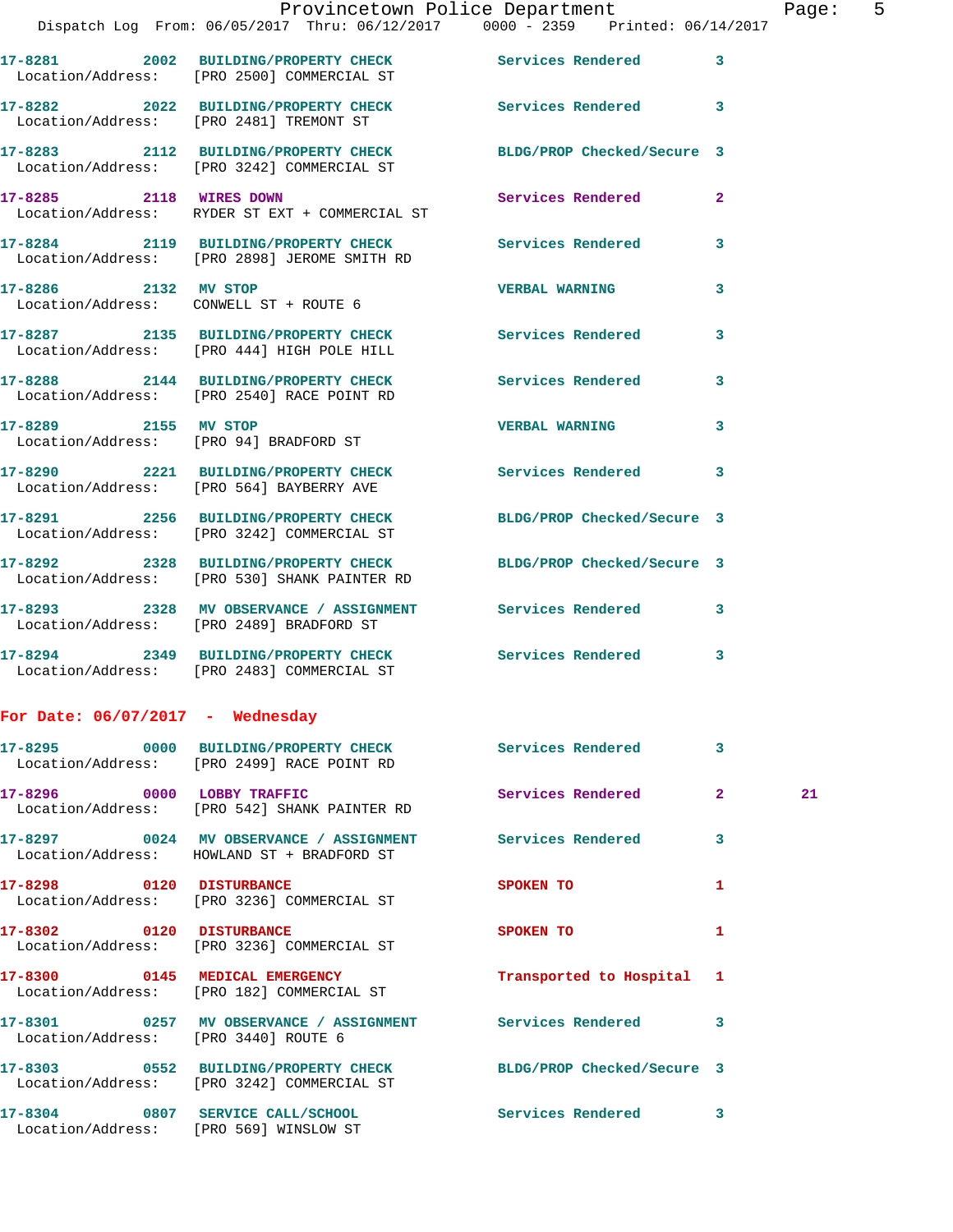|                                                                     | 17-8305 0813 ASSIST AGENCY / HARBORMASTER Services Rendered<br>Location/Address: [PRO 204] COMMERCIAL ST |                           | $\mathbf{3}$   |
|---------------------------------------------------------------------|----------------------------------------------------------------------------------------------------------|---------------------------|----------------|
| Location/Address: [PRO 2521] ROUTE 6                                | 17-8306 6858 MV OBSERVANCE / ASSIGNMENT Services Rendered 3                                              |                           |                |
|                                                                     | 17-8308 0954 ASSIST CITIZEN/REASSURANCE Services Rendered<br>Location/Address: [PRO 878] CONANT ST       |                           | 3              |
| 17-8309 1007 MV ACCIDENT<br>Refer To Accident: 17-26-AC             | Location/Address: [PRO 3296] SHANK PAINTER RD                                                            | <b>Services Rendered</b>  | 1              |
|                                                                     | 17-8310 1030 PARK, WALK & TALK<br>Location/Address: [PRO 537] SHANK PAINTER RD                           | Services Rendered         | $\mathbf{2}$   |
| Location/Address: COMMERCIAL ST                                     | 17-8311 1036 PARKING COMPLAINT / GENERAL Services Rendered                                               |                           | 3              |
|                                                                     | 17-8312 1048 ASSIST CITIZEN<br>Location/Address: [PRO 1714] COMMERCIAL ST                                | Services Rendered 3       |                |
|                                                                     | 17-8313 1055 MEDICAL / DOT<br>Location/Address: [PRO 440] HARRY KEMP WAY                                 | Transported to Hospital 1 |                |
| 17-8316 1102 COMPLAINT                                              | Location/Address: [PRO 542] SHANK PAINTER RD                                                             | Could Not Locate 3        |                |
| 17-8315 1111 FOLLOW UP                                              | Location/Address: [PRO 105] COMMERCIAL ST                                                                | FOLLOW UP                 | $\mathbf{2}$   |
|                                                                     | 17-8317 1127 911 GENERAL/ABANDONED<br>Location/Address: [PRO 515] RACE POINT RD                          | Taken/Referred to Other 1 |                |
|                                                                     | 17-8318 1221 MEDICAL/LIFT ASSIST<br>Location/Address: [PRO 440] HARRY KEMP WAY                           | <b>Services Rendered</b>  | 1              |
|                                                                     | 17-8319 1248 SERVICE CALL/COURT<br>Location: [PRO 3705] ORLEANS DISTRICT COURT                           | <b>Services Rendered</b>  | 3              |
|                                                                     | 17-8320 1258 FOLLOW UP<br>Location/Address: [PRO 542] SHANK PAINTER RD                                   | FOLLOW UP                 | $\mathbf{2}$   |
| 17-8321 1317 MV STOP<br>Location: [OT] EASTHAM                      |                                                                                                          | <b>VERBAL WARNING</b>     | 3              |
| 17-8322 1331 ASSIST AGENCY / DPW<br>Location/Address: COMMERCIAL ST |                                                                                                          | Services Rendered         | 3              |
|                                                                     | 17-8323 1342 PARK, WALK & TALK<br>Location/Address: [PRO 175] COMMERCIAL ST                              | Could Not Locate          | $\overline{2}$ |
| 17-8324 1359 FOUND GLASSES<br>Location/Address: COMMERCIAL ST       |                                                                                                          | Services Rendered         | 3              |
|                                                                     | 17-8325 1403 911 GENERAL/HANGUP<br>Location/Address: [PRO 515] RACE POINT RD                             | Services Rendered         | 1              |
|                                                                     | 17-8327 1504 BUILDING/PROPERTY CHECK<br>Location/Address: [PRO 2483] COMMERCIAL ST                       | Services Rendered         | 3              |
|                                                                     | 17-8328 1512 BUILDING/PROPERTY CHECK<br>Location/Address: [PRO 2898] JEROME SMITH RD                     | Services Rendered         | 3              |
| Location/Address: [PRO 2519] ROUTE 6                                | 17-8329 1512 MV OBSERVANCE / ASSIGNMENT Services Rendered                                                |                           | 3              |
| 17-8331 1725 HAZARDS                                                | Location/Address: COURT ST + COMMERCIAL ST                                                               | Taken/Referred to Other 2 |                |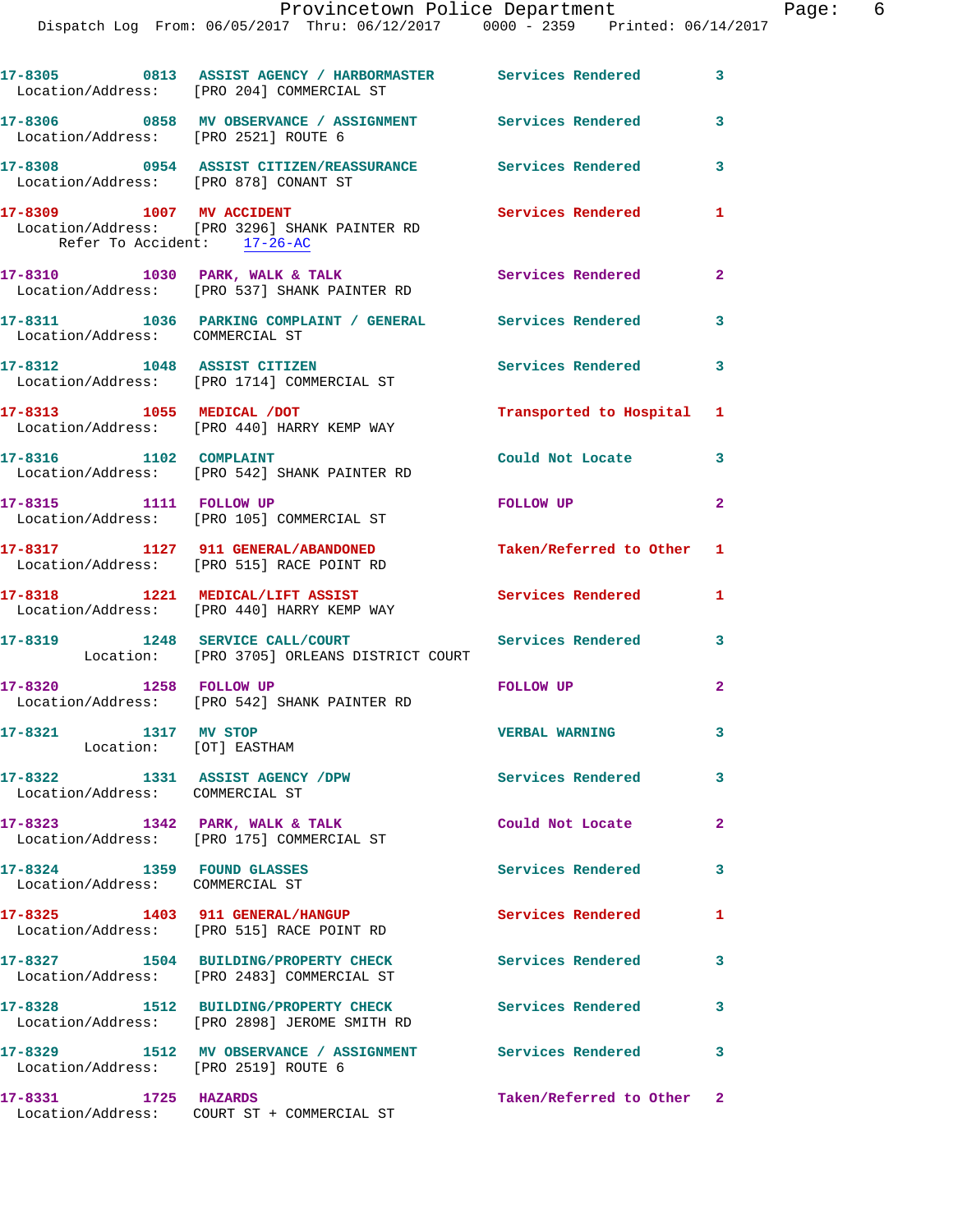| Location/Address: COMMERCIAL ST   | 17-8332 1739 BY-LAW VIOLATION/PANHANDLING VERBAL WARNING<br>Refer To Field Int: 17-5-FI                       |                            | $\overline{a}$ |    |
|-----------------------------------|---------------------------------------------------------------------------------------------------------------|----------------------------|----------------|----|
|                                   | 17-8334 1903 PARK, WALK & TALK<br>Location/Address: [PRO 105] COMMERCIAL ST                                   | Services Rendered          | $\overline{2}$ |    |
| Location/Address: ALLERTON ST     | 17-8335 1922 LARCENY /FORGERY / FRAUD SPOKEN TO                                                               |                            | $\mathbf{2}$   |    |
|                                   | 17-8336 1927 MV OBSERVANCE / ASSIGNMENT Services Rendered<br>Location/Address: [PRO 2521] ROUTE 6             |                            | 3              |    |
| 17-8337 1931 MV STOP              | Location/Address: [PRO 2513] ROUTE 6                                                                          | <b>VERBAL WARNING</b>      | 3              |    |
|                                   | 17-8338 1957 BUILDING/PROPERTY CHECK BLDG/PROP Checked/Secure 3<br>Location/Address: [PRO 385] COMMERCIAL ST  |                            |                |    |
|                                   | 17-8339 2012 BUILDING/PROPERTY CHECK<br>Location/Address: [PRO 519] RACE POINT RD                             | BLDG/PROP Checked/Secure 3 |                |    |
|                                   | 17-8340 2018 BUILDING/PROPERTY CHECK<br>Location/Address: [PRO 2206] COMMERCIAL ST                            | BLDG/PROP Checked/Secure 3 |                |    |
|                                   | 17-8341 2047 BUILDING/PROPERTY CHECK BLDG/PROP Checked/Secure 3<br>Location/Address: [PRO 385] COMMERCIAL ST  |                            |                |    |
|                                   | 17-8342 2120 MV OBSERVANCE / ASSIGNMENT Services Rendered<br>Location/Address: BRADFORD ST + HOWLAND ST       |                            | 3              |    |
|                                   | 17-8343 2120 MV OBSERVANCE / ASSIGNMENT Services Rendered<br>Location/Address: [PRO 2478] BRADFORD ST         |                            | 3              |    |
| 17-8344 2133 MV STOP              | Location/Address: [PRO 1886] BRADFORD ST                                                                      | <b>VERBAL WARNING</b>      | 3              |    |
|                                   | 17-8345 2144 BUILDING/PROPERTY CHECK BLDG/PROP Checked/Secure 3<br>Location/Address: [PRO 182] COMMERCIAL ST  |                            |                |    |
|                                   | 17-8346 2145 BUILDING/PROPERTY CHECK BLDG/PROP Checked/Secure 3<br>Location/Address: [PRO 385] COMMERCIAL ST  |                            |                |    |
|                                   | 17-8347 2157 MV DISABLED<br>Location/Address: [PRO 3440] ROUTE 6                                              | Services Rendered          | 2              |    |
| 17-8348 2203 MV COMPLAINT         | Location/Address: WEST VINE ST + BRADFORD ST EXT                                                              | SPOKEN TO                  | $\mathbf{2}$   |    |
|                                   | 17-8349 2254 BUILDING/PROPERTY CHECK BLDG/PROP Checked/Secure 3<br>Location/Address: [PRO 3242] COMMERCIAL ST |                            |                |    |
|                                   | 17-8350 2256 INFO SERVICES - LOBBY<br>Location/Address: [PRO 542] SHANK PAINTER RD                            | <b>Services Rendered</b> 3 |                | 19 |
|                                   | 17-8351 2353 BUILDING/PROPERTY CHECK<br>Location/Address: [PRO 3259] MACMILLAN WHARF                          | BLDG/PROP Checked/Secure 3 |                |    |
| For Date: $06/08/2017$ - Thursday |                                                                                                               |                            |                |    |
|                                   | 17-8353 0012 BUILDING/PROPERTY CHECK<br>Location/Address: [PRO 2490] PROVINCELANDS RD                         | BLDG/PROP Checked/Secure 3 |                |    |
|                                   | 17-8354 0018 MV OBSERVANCE / ASSIGNMENT Services Rendered<br>Location/Address: HOWLAND ST + BRADFORD ST       |                            | 3              |    |
| 17-8355 0024 MV STOP              |                                                                                                               | <b>VERBAL WARNING</b>      | 3              |    |

**17-8356 0047 BUILDING/PROPERTY CHECK BLDG/PROP Checked/Secure 3** 

Location/Address: KENDALL LN + BRADFORD ST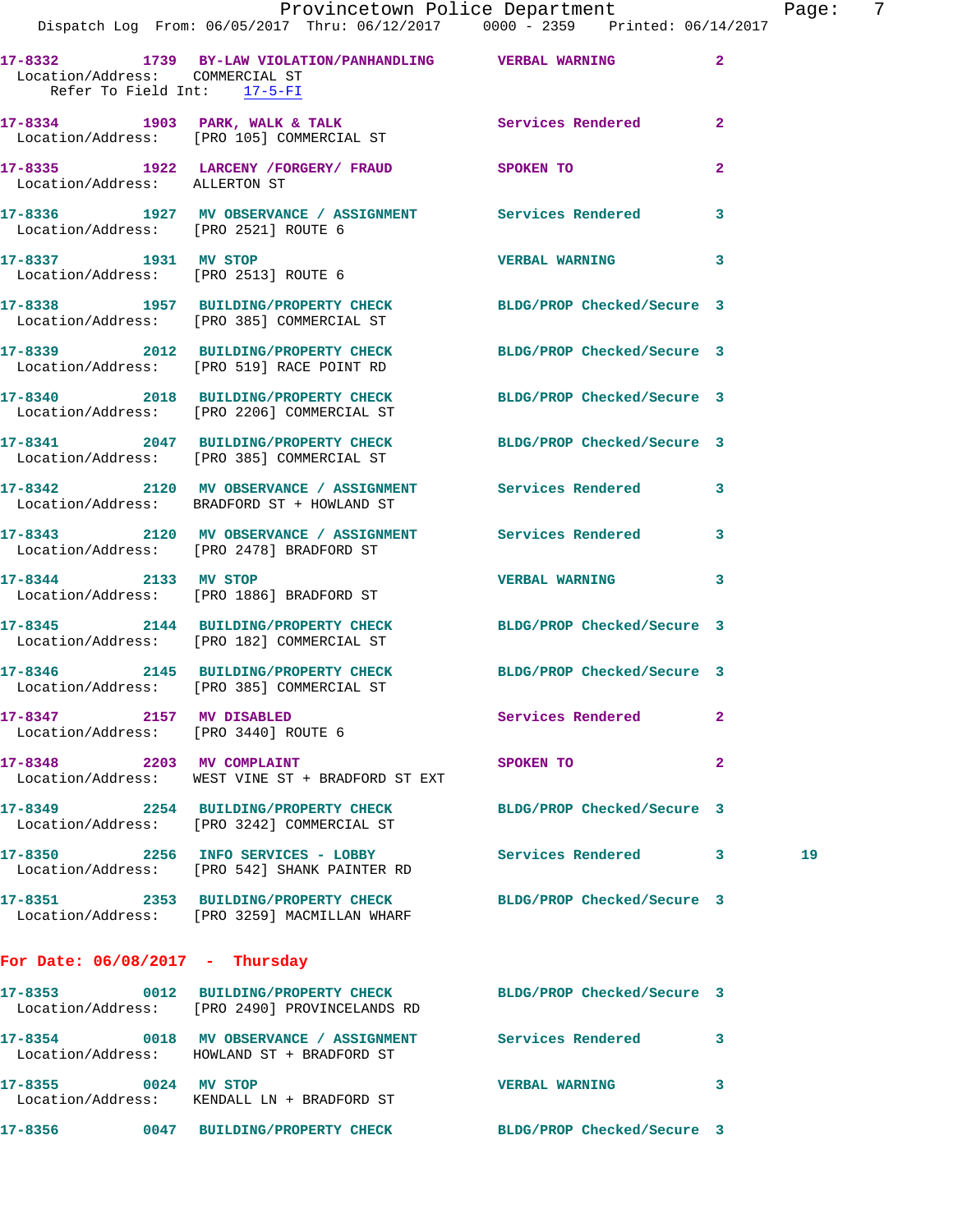|                                                                     | Dispatch Log From: 06/05/2017 Thru: 06/12/2017 0000 - 2359 Printed: 06/14/2017                                  | Provincetown Police Department | Page: 8        |
|---------------------------------------------------------------------|-----------------------------------------------------------------------------------------------------------------|--------------------------------|----------------|
|                                                                     | Location/Address: [PRO 1737] BRADFORD ST                                                                        |                                |                |
|                                                                     | 17-8357 0105 BUILDING/PROPERTY CHECK BLDG/PROP Checked/Secure 3<br>Location/Address: [PRO 175] COMMERCIAL ST    |                                |                |
|                                                                     | 17-8358 0105 BUILDING/PROPERTY CHECK<br>Location/Address: [PRO 1638] COMMERCIAL ST                              | BLDG/PROP Checked/Secure 3     |                |
|                                                                     | 17-8359 0106 PARK, WALK & TALK<br>Location/Address: [PRO 105] COMMERCIAL ST                                     | Services Rendered              | $\overline{2}$ |
|                                                                     | 17-8360 0109 BUILDING/PROPERTY CHECK<br>Location/Address: [PRO 2483] COMMERCIAL ST                              | Services Rendered              | 3              |
| Location/Address: COMMERCIAL ST                                     | 17-8362 0123 BUILDING/PROPERTY CHECK BLDG/PROP Checked/Secure 3                                                 |                                |                |
|                                                                     | 17-8363 0144 BUILDING/PROPERTY CHECK<br>Location/Address: [PRO 106] COMMERCIAL ST                               | Services Rendered              | 3              |
| 17-8364 0154 ASSIST CITIZEN<br>Location/Address: [PRO 80] CARVER ST |                                                                                                                 | Services Rendered              | 3              |
|                                                                     | 17-8365 0159 BUILDING/PROPERTY CHECK BLDG/PROP Checked/Secure 3<br>Location/Address: [PRO 3242] COMMERCIAL ST   |                                |                |
|                                                                     | 17-8366 0218 MEDICAL EMERGENCY/CODE 99<br>Location/Address: [PRO 1245] SEASHORE PARK DR                         | Transported to Hospital 1      |                |
|                                                                     | 17-8367 6405 MV OBSERVANCE / ASSIGNMENT Services Rendered<br>Location/Address: [PRO 2489] BRADFORD ST           |                                | 3              |
|                                                                     | 17-8368 0411 MV OBSERVANCE / ASSIGNMENT Services Rendered<br>Location/Address: [PRO 1737] BRADFORD ST           |                                | 3              |
|                                                                     | 17-8369 0444 BUILDING/PROPERTY CHECK BLDG/PROP Checked/Secure 3<br>Location/Address: [PRO 1646] WINSLOW ST      |                                |                |
|                                                                     | 17-8370 0457 BUILDING/PROPERTY CHECK<br>Location/Address: [PRO 3430] COMMERCIAL ST                              | Services Rendered              | 3              |
| 17-8372                                                             | 0728 MV COMPLAINT<br>Location/Address: [PRO 2559] COMMERCIAL ST<br>Refer To Summons: 17-76-AR                   | Vehicle Towed                  | $\mathbf{2}$   |
| 17-8373 0758 SERVICE CALL<br>Location/Address: COMMERCIAL ST        |                                                                                                                 | Services Rendered              | 3              |
| Location/Address: [PRO 569] WINSLOW ST                              | 17-8374 0806 SERVICE CALL/SCHOOL                                                                                | Services Rendered              | 3              |
| 17-8375 0825 ANIMAL CALL<br>Location/Address: COMMERCIAL ST         |                                                                                                                 | Services Rendered              | $\mathbf{2}$   |
|                                                                     | 17-8377 0902 BUILDING/PROPERTY CHECK BLDG/PROP Checked/Secure 3<br>Location/Address: [PRO 3259] MACMILLAN WHARF |                                |                |
|                                                                     | 17-8378 0923 911 GENERAL/TTY TEST Services Rendered<br>Location/Address: [PRO 542] SHANK PAINTER RD             |                                | $\mathbf{1}$   |
| 17-8379 0933 FOUND PHONE<br>Location/Address: COMMERCIAL ST         |                                                                                                                 | Services Rendered              | 3              |
|                                                                     | 17-8380 6938 ANIMAL CALL/PET PANTRY Services Rendered<br>Location/Address: [PRO 3296] SHANK PAINTER RD          |                                | $\mathbf{2}$   |
|                                                                     | 17-8381 0956 BUILDING/PROPERTY CHECK BLDG/PROP Checked/Secure 3<br>Location/Address: [PRO 3317] CEMETERY RD     |                                |                |
|                                                                     | 17-8382 0956 BUILDING/PROPERTY CHECK BLDG/PROP Checked/Secure 3<br>Location/Address: [PRO 3318] CEMETERY RD     |                                |                |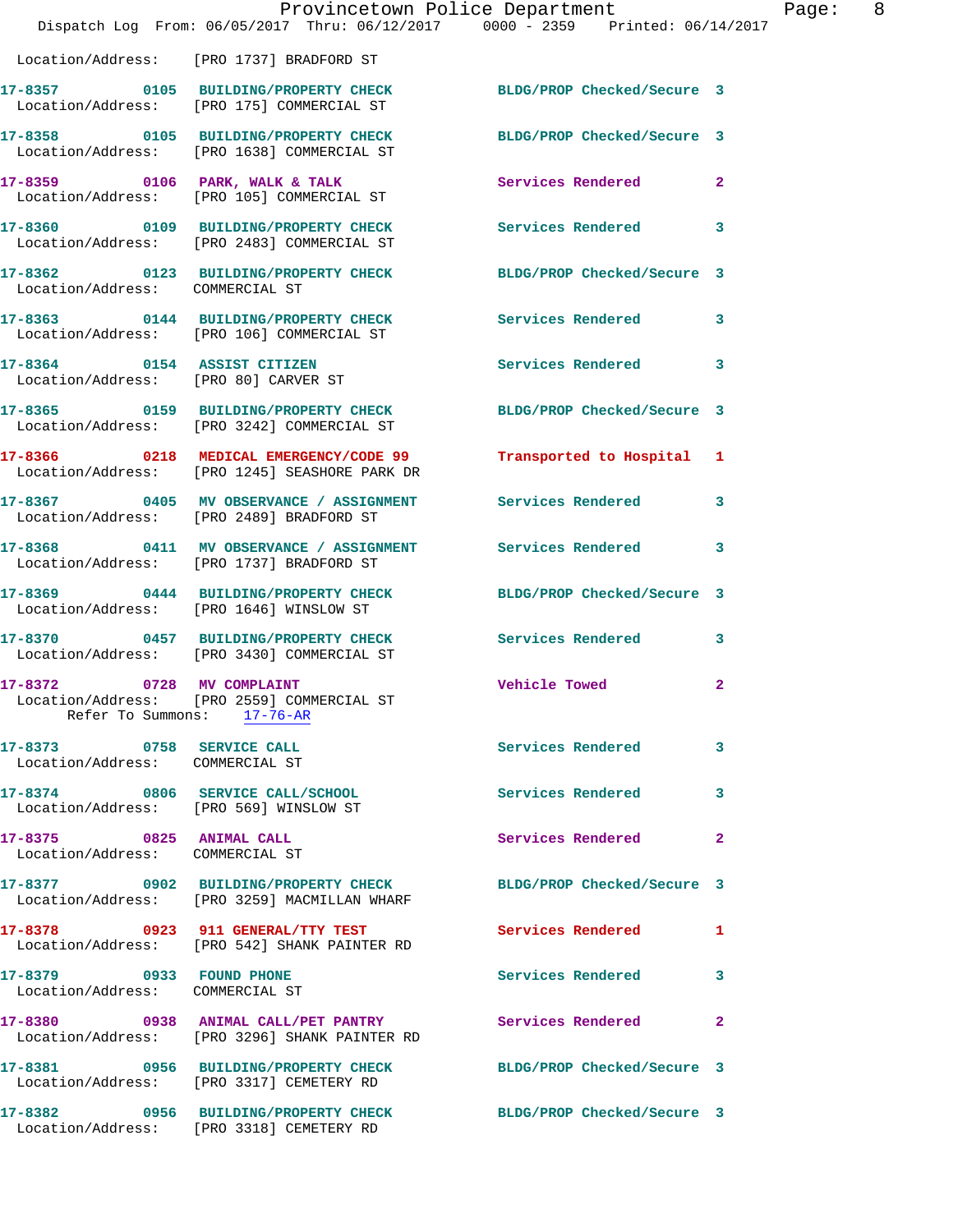| 17-8383 1000 ANIMAL CALL<br>Location/Address: COURT ST            |                                                                                                                    | Services Rendered          | $\overline{\mathbf{2}}$ |
|-------------------------------------------------------------------|--------------------------------------------------------------------------------------------------------------------|----------------------------|-------------------------|
| $17-8384$ 1005 ALARM - FIRE                                       | Location/Address: [PRO 577] WINTHROP ST                                                                            | False Alarm                | $\mathbf{1}$            |
| 17-8385 1021 ANIMAL CALL                                          | Location/Address: [PRO 3277] SANDY HILL LN                                                                         | <b>Services Rendered</b>   | $\mathbf{2}$            |
|                                                                   | 17-8386 1027 BUILDING/PROPERTY CHECK<br>Location/Address: [PRO 2898] JEROME SMITH RD                               | Services Rendered          | 3                       |
| Refer To Arrest: 17-74-AR                                         | 17-8387 1053 ESCORT/TRANSPORT<br>Location/Address: [PRO 523] COMMERCIAL ST                                         | <b>Services Rendered</b>   | 3                       |
| 17-8388 1056 FOLLOW UP                                            | Location/Address: [PRO 542] SHANK PAINTER RD                                                                       | FOLLOW UP                  | $\mathbf{2}$            |
| 17-8389 1132 ANIMAL CALL                                          | Location/Address: [PRO 1449] ATKINS MAYO RD                                                                        | <b>Services Rendered</b>   | $\overline{2}$          |
| 17-8390 1143 COMPLAINT                                            | Location/Address: [PRO 3311] HEATHER'S WAY                                                                         | <b>Services Rendered</b>   | 3                       |
| 17-8393 1451 FOLLOW UP<br>Refer To Arrest: 17-74-AR               | Location/Address: [PRO 523] COMMERCIAL ST                                                                          | Services Rendered          | $\overline{2}$          |
|                                                                   | 17-8394 1453 ASSIST AGENCY / MUTUAL AID Taken/Referred to Other 3<br>Location/Address: [PRO 2490] PROVINCELANDS RD |                            |                         |
| 17-8395 1517 LOST GOLD IPHONE                                     | Location/Address: [PRO 542] SHANK PAINTER RD                                                                       | Services Rendered 3        |                         |
| Location/Address: ROUTE 6 + HOWLAND ST                            | 17-8396 1553 MV OBSERVANCE / ASSIGNMENT Services Rendered                                                          |                            | 3                       |
|                                                                   | 17-8397 1605 ANIMAL CALL/DEAD RACCOON<br>Location/Address: [PRO 132] COMMERCIAL ST                                 | Services Rendered 2        |                         |
|                                                                   | 17-8398 1627 MEDICAL EMERGENCY/D.O.T. Transported to Hospital 1<br>Location/Address: [PRO 1109] SOMERSET RD        |                            |                         |
|                                                                   | 17-8400  1637  COMPLAINT - STREET PERFORMERS  SPOKEN TO<br>Location/Address: [PRO 3256] COMMERCIAL ST              |                            |                         |
| 17-8401 1648 PARK, WALK & TALK<br>Location/Address: COMMERCIAL ST |                                                                                                                    | Services Rendered 2        |                         |
| 17-8402 1709 911 GENERAL                                          | Location/Address: [PRO 597] COMMERCIAL ST                                                                          | <b>SPOKEN TO</b>           | $\mathbf{1}$            |
| 17-8404 1824 DISTURBANCE<br>Location/Address: COMMERCIAL ST       |                                                                                                                    | <b>SPOKEN TO</b>           | 1                       |
|                                                                   | 17-8406 1937 BUILDING/PROPERTY CHECK<br>Location/Address: [PRO 385] COMMERCIAL ST                                  | BLDG/PROP Checked/Secure 3 |                         |
|                                                                   | 17-8407 2028 BUILDING/PROPERTY CHECK<br>Location/Address: [PRO 440] HARRY KEMP WAY                                 | BLDG/PROP Checked/Secure 3 |                         |
|                                                                   | 17-8408 2100 BUILDING/PROPERTY CHECK<br>Location/Address: [PRO 3033] COMMERCIAL ST                                 | BLDG/PROP Checked/Secure 3 |                         |
| 17-8409 2113 DISTURBANCE                                          | Location/Address: [PRO 249] COMMERCIAL ST                                                                          | SPOKEN TO                  | 1                       |
| 17-8410 2123 DISORDERLY                                           | Location/Address: [PRO 105] COMMERCIAL ST                                                                          | Arrest(s) Made             | $\mathbf{2}$            |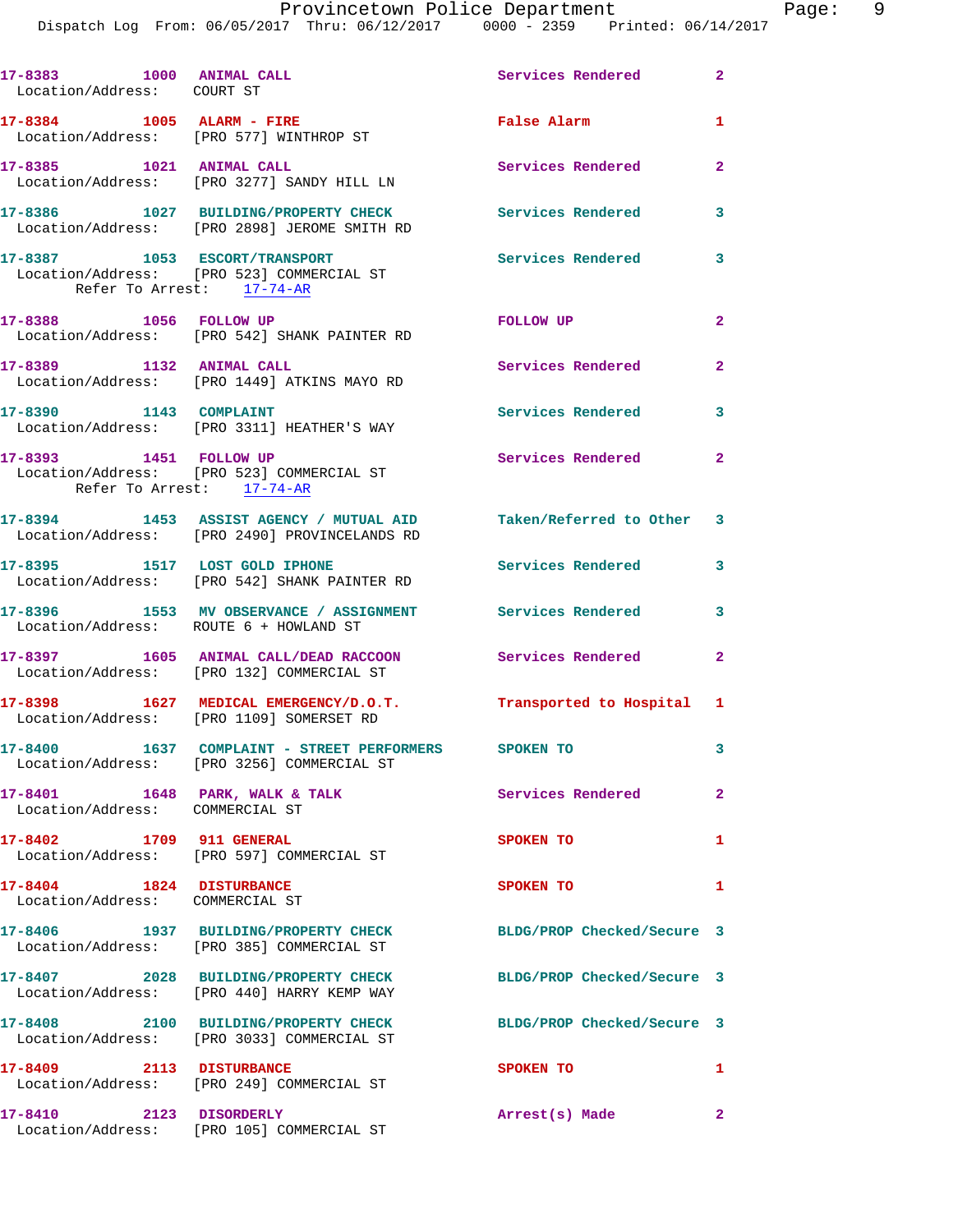|                                                                | Provincetown Police Department<br>Dispatch Log From: 06/05/2017 Thru: 06/12/2017 0000 - 2359 Printed: 06/14/2017       |                           | Page: 10        |  |
|----------------------------------------------------------------|------------------------------------------------------------------------------------------------------------------------|---------------------------|-----------------|--|
| Refer To Arrest: 17-77-AR                                      |                                                                                                                        |                           |                 |  |
|                                                                | 17-8411 2154 FOUND IPHONE BLACK CASE Services Rendered 3<br>Location/Address: [PRO 542] SHANK PAINTER RD               |                           |                 |  |
|                                                                | 17-8412 2202 MEDICAL EMERGENCY/FALL 7ransported to Hospital 1<br>Location/Address: [PRO 1507] BRADFORD ST              |                           |                 |  |
|                                                                | 17-8413 2216 BUILDING/PROPERTY CHECK BLDG/PROP Checked/Secure 3<br>Location/Address: [PRO 385] COMMERCIAL ST           |                           |                 |  |
|                                                                | 17-8414 2327 BUILDING/PROPERTY CHECK BLDG/PROP Checked/Secure 3<br>Location/Address: [PRO 3242] COMMERCIAL ST          |                           |                 |  |
| For Date: 06/09/2017 - Friday                                  |                                                                                                                        |                           |                 |  |
|                                                                | 17-8415 0002 LOBBY TRAFFIC Services Rendered 2<br>Location/Address: [PRO 542] SHANK PAINTER RD                         |                           | 17 <sub>1</sub> |  |
|                                                                | 17-8416 0030 BUILDING/PROPERTY CHECK BLDG/PROP Checked/Secure 3<br>Location/Address: [PRO 3259] MACMILLAN WHARF        |                           |                 |  |
|                                                                | 17-8417 0032 MV OBSERVANCE / ASSIGNMENT Services Rendered 3<br>Location/Address: BRADFORD ST + RYDER ST                |                           |                 |  |
|                                                                | 17-8418 0048 BUILDING/PROPERTY CHECK BLDG/PROP Checked/Secure 3<br>Location/Address: [PRO 3242] COMMERCIAL ST          |                           |                 |  |
| 17-8419 0058 MV STOP                                           | Location/Address: BRADFORD ST + ALLERTON ST                                                                            | VERBAL WARNING 3          |                 |  |
|                                                                | 17-8420 0105 BUILDING/PROPERTY CHECK BLDG/PROP Checked/Secure 3<br>Location/Address: [PRO 3033] COMMERCIAL ST          |                           |                 |  |
|                                                                | 17-8421 0106 BUILDING/PROPERTY CHECK BLDG/PROP Checked/Secure 3<br>Location/Address: [PRO 182] COMMERCIAL ST           |                           |                 |  |
|                                                                | 17-8422 0116 MV OBSERVANCE / ASSIGNMENT Services Rendered 3<br>Location/Address: BRADFORD ST + HOWLAND ST              |                           |                 |  |
| 17-8423 0139 MV STOP<br>Location/Address: [PRO 57] BRADFORD ST |                                                                                                                        | Citation/Warning Issued 3 |                 |  |
|                                                                | 17-8424 0212 BUILDING/PROPERTY CHECK BLDG/PROP Checked/Secure 3<br>Location/Address: [PRO 1638] COMMERCIAL ST          |                           |                 |  |
|                                                                | 17-8425 0226 BUILDING/PROPERTY CHECK BLDG/PROP Checked/Secure 3<br>Location/Address: [PRO 444] HIGH POLE HILL          |                           |                 |  |
|                                                                | 17-8426 		 0526 MV OBSERVANCE / ASSIGNMENT Services Rendered 3<br>Location/Address: SHANK PAINTER RD + JEROME SMITH RD |                           |                 |  |
|                                                                | 17-8429 0741 BUILDING/PROPERTY CHECK Services Rendered 3<br>Location/Address: [PRO 16] BRADFORD ST                     |                           |                 |  |
| Refer To Arrest: 17-77-AR                                      | 17-8430 0750 SERVICE CALL/COURT Services Rendered 3<br>Location: [PRO 3705] ORLEANS DISTRICT COURT                     |                           |                 |  |
|                                                                | 17-8431 0808 SERVICE CALL/SCHOOL 5ervices Rendered 3<br>Location/Address: [PRO 569] WINSLOW ST                         |                           |                 |  |
|                                                                | 17-8432 0820 911 GENERAL/ABANDONED Services Rendered 1<br>Location/Address: [PRO 3296] SHANK PAINTER RD                |                           |                 |  |
| Location/Address: [PRO 3440] ROUTE 6                           | 17-8433 0913 MV OBSERVANCE / ASSIGNMENT Services Rendered 3                                                            |                           |                 |  |
|                                                                | 17-8435 0922 BUILDING/PROPERTY CHECK BLDG/PROP Checked/Secure 3<br>Location/Address: [PRO 2483] COMMERCIAL ST          |                           |                 |  |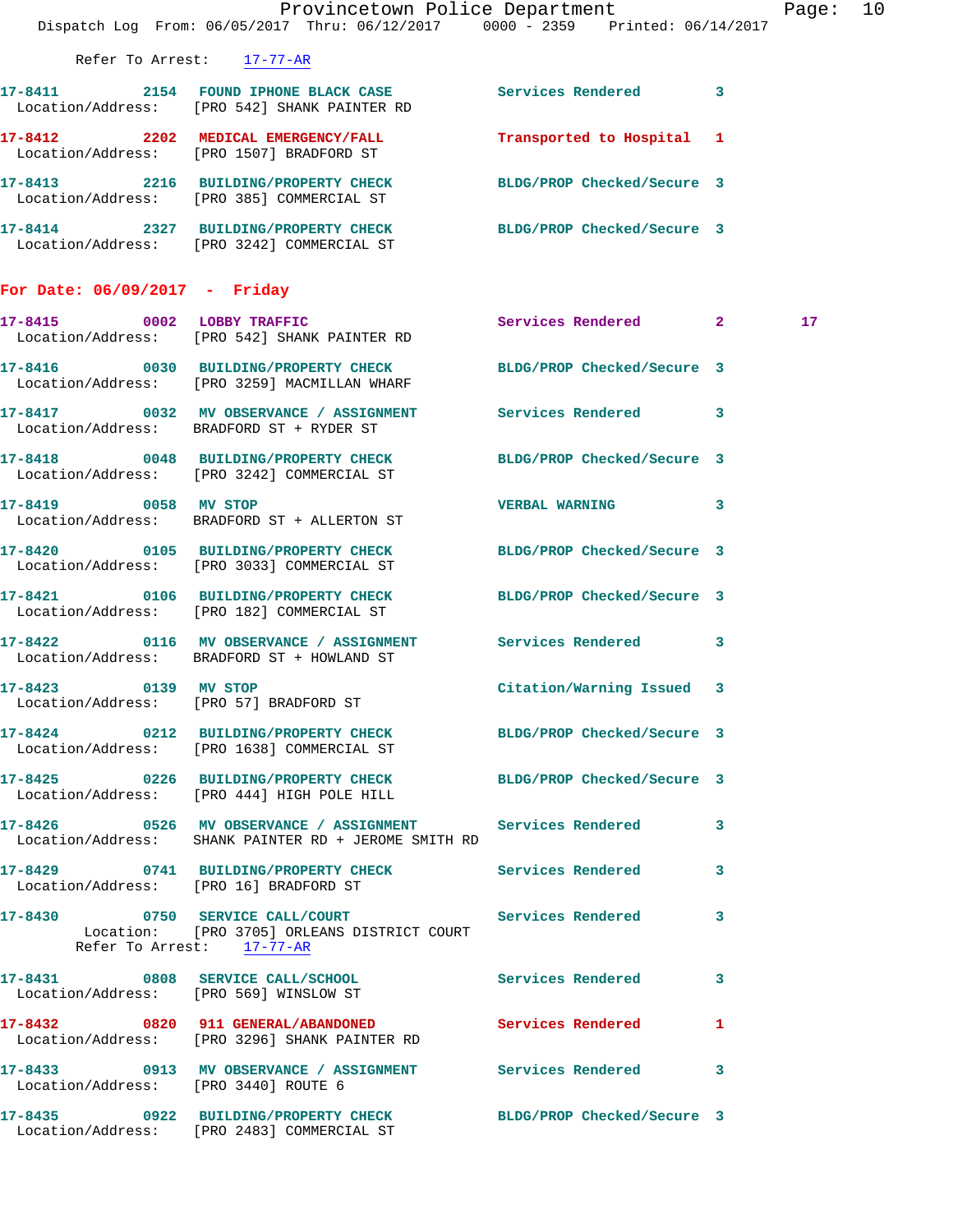|                              | 17-8436  0927 BUILDING/PROPERTY CHECK Services Rendered<br>Location/Address: [PRO 3670] SHANK PAINTER RD |                            | 3                       |
|------------------------------|----------------------------------------------------------------------------------------------------------|----------------------------|-------------------------|
| Location/Address: HOWLAND ST | 17-8442 0930 ANIMAL CALL/DOG BITE                                                                        | Investigated               | $\mathbf{2}$            |
|                              | 17-8437 0956 BUILDING/PROPERTY CHECK<br>Location/Address: [PRO 3287] ROUTE 6                             | BLDG/PROP Checked/Secure 3 |                         |
|                              | 17-8438 1005 MEDICAL EMERGENCY<br>Location/Address: [PRO 440] HARRY KEMP WAY                             | Transported to Hospital 1  |                         |
| 17-8439    1038    FOLLOW UP | Location/Address: [PRO 542] SHANK PAINTER RD<br>Refer To Summons: 17-76-AR                               | Citation/Warning Issued 2  |                         |
|                              | 17-8440 1039 COMPLAINT<br>Location/Address: KENDALL LN + BRADFORD ST                                     | Investigated               | 3                       |
| 17-8441 1046 ANIMAL CALL     | Location/Address: [PRO 1916] COURT ST                                                                    | No Action Required 2       |                         |
|                              | 17-8443 1154 MEDICAL EMERGENCY<br>Location/Address: [PRO 3430] COMMERCIAL ST                             | Transported to Hospital 1  |                         |
|                              | 17-8444 1201 BUILDING/PROPERTY CHECK<br>Location/Address: [PRO 2898] JEROME SMITH RD                     | Services Rendered          | 3                       |
|                              | 17-8445 1211 BUILDING/PROPERTY CHECK<br>Location/Address: [PRO 3259] MACMILLAN WHARF                     | <b>Services Rendered</b>   | $\overline{\mathbf{3}}$ |
|                              | 17-8447 1224 BUILDING/PROPERTY CHECK<br>Location/Address: [PRO 3317] CEMETERY RD                         | BLDG/PROP Checked/Secure 3 |                         |
|                              | 17-8448 1224 BUILDING/PROPERTY CHECK<br>Location/Address: [PRO 3318] CEMETERY RD                         | BLDG/PROP Checked/Secure 3 |                         |
|                              | 17-8446 1225 BUILDING/PROPERTY CHECK<br>Location/Address: [PRO 564] BAYBERRY AVE                         | <b>Services Rendered</b>   | 3                       |
|                              | 17-8449 1232 BUILDING/PROPERTY CHECK<br>Location/Address: [PRO 16] BRADFORD ST                           | BLDG/PROP Checked/Secure 3 |                         |
| 17-8463                      | 1300 FOUND CHECKS<br>Location/Address: GOOD TEMPLAR PL                                                   | Services Rendered          | 3                       |
|                              | 17-8450 1320 FOUND GATEWAY LAPTOP<br>Location: [PRO 3431] LOPES SQUARE                                   | Services Rendered          | 3                       |
|                              | 17-8451 1359 PARK, WALK & TALK<br>Location/Address: [PRO 2543] MACMILLAN WHARF                           | No Action Required         | $\mathbf{2}$            |
|                              | 17-8452 1404 FLIGHT COVERAGE<br>Location/Address: [PRO 516] RACE POINT RD                                | Services Rendered          | $\mathbf{2}$            |
|                              | 17-8453 1440 FOUND NY LICENSE<br>Location/Address: [PRO 3296] SHANK PAINTER RD                           | <b>Services Rendered</b>   | 3                       |
|                              | 17-8455 1538 MEDICAL EMERGENCY<br>Location/Address: [PRO 208] COMMERCIAL ST                              | Transported to Hospital 1  |                         |
| 17-8456 1544 DISORDERLY      | Location: [PRO 3431] LOPES SQUARE                                                                        | <b>GONE ON ARRIVAL</b>     | $\mathbf{2}$            |
| Location/Address: GOSNOLD ST | 17-8457 1550 TRAFFIC CONTROL                                                                             | Services Rendered 3        |                         |
|                              | 17-8458 1554 MEDICAL EMERGENCY                                                                           | Transported to Hospital 1  |                         |

Location/Address: [PRO 440] HARRY KEMP WAY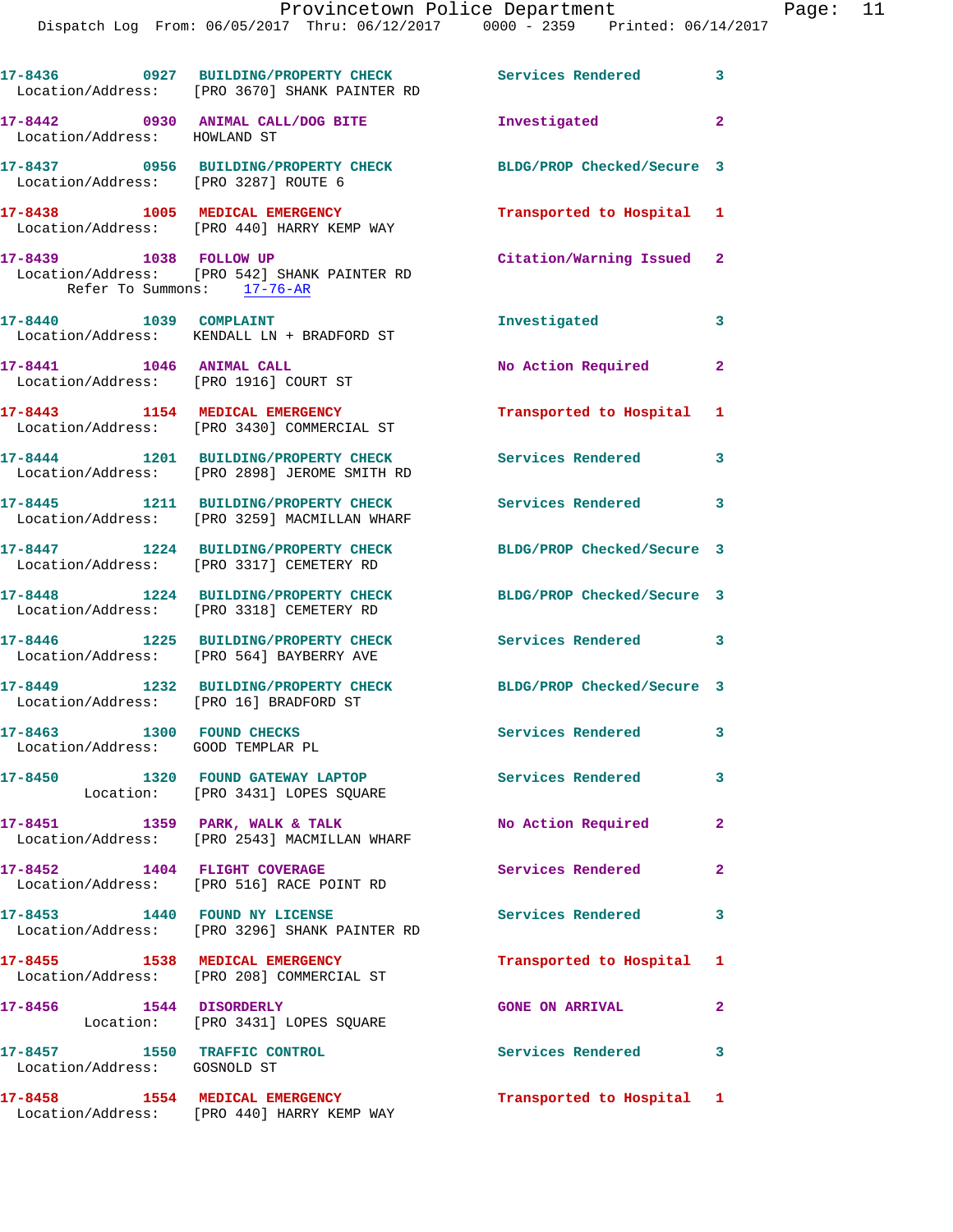## Provincetown Police Department Fage: 12

| 17-8459           | 1615 MV STOP | Citation/Warning Issued |  |
|-------------------|--------------|-------------------------|--|
| Location/Address: | ROUTE 6      |                         |  |

**17-8460 1717 PARK, WALK & TALK Services Rendered 2**  Location/Address: [PRO 105] COMMERCIAL ST

**17-8461 1743 ASSIST CITIZEN Services Rendered 3**  Location/Address: [PRO 2237] PEARL ST

**17-8464 1949 BUILDING/PROPERTY CHECK BLDG/PROP Checked/Secure 3**  Location/Address: [PRO 2206] COMMERCIAL ST

**17-8465 1955 BUILDING/PROPERTY CHECK BLDG/PROP Checked/Secure 3**  Location/Address: [PRO 385] COMMERCIAL ST

**17-8467 2057 BUILDING/PROPERTY CHECK BLDG/PROP Checked/Secure 3**  Location/Address: [PRO 385] COMMERCIAL ST

**17-8466 2128 MV STOP VERBAL WARNING 3**  Location/Address: [PRO 2513] ROUTE 6

**17-8468 2128 BUILDING/PROPERTY CHECK BLDG/PROP Checked/Secure 3**  Location/Address: [PRO 3033] COMMERCIAL ST

**17-8469 2152 MV OBSERVANCE / ASSIGNMENT Services Rendered 3**  Location/Address: [PRO 2513] ROUTE 6

**17-8471 2211 BUILDING/PROPERTY CHECK BLDG/PROP Checked/Secure 3**  Location/Address: [PRO 530] SHANK PAINTER RD

**17-8472 2233 BUILDING/PROPERTY CHECK BLDG/PROP Checked/Secure 3**  Location/Address: [PRO 385] COMMERCIAL ST

**17-8473 2242 ASSIST AGENCY / MUTUAL AID Taken/Referred to Other 3**  Location/Address: [PRO 2754] ROUTE 6

**17-8474 2339 BUILDING/PROPERTY CHECK BLDG/PROP Checked/Secure 3** 

Location/Address: [PRO 3242] COMMERCIAL ST

**17-8475 2340 MV STOP VERBAL WARNING 3**  Location/Address: BRADFORD ST + PLEASANT ST

## **For Date: 06/10/2017 - Saturday**

|                      | Location/Address: [PRO 542] SHANK PAINTER RD                                                               |                       |                | 33 |
|----------------------|------------------------------------------------------------------------------------------------------------|-----------------------|----------------|----|
|                      | 17-8477 0022 MV OBSERVANCE / ASSIGNMENT No Action Required 3<br>Location/Address: BRADFORD ST + HOWLAND ST |                       |                |    |
|                      | Location/Address: [PRO 165] COMMERCIAL ST                                                                  |                       | 3              |    |
| 17-8479 0025 MV STOP | Location/Address: BRADFORD ST + ALLERTON ST                                                                | <b>VERBAL WARNING</b> | 3              |    |
|                      | 17-8480 0037 MV OBSERVANCE / ASSIGNMENT No Action Required<br>Location/Address: BRADFORD ST + RYDER ST     |                       | 3              |    |
|                      | 17-8482 0039 SUSPICIOUS PERSON<br>Location/Address: [PRO 399] COMMERCIAL ST                                | <b>SPOKEN TO</b>      | $\overline{2}$ |    |
| 17-8483 0120 MV STOP | Location/Address: [PRO 2420] BRADFORD ST                                                                   | <b>VERBAL WARNING</b> | 3              |    |
| 17-8484 0137 MV STOP | Location/Address: BRADFORD ST + ARCH ST                                                                    | <b>VERBAL WARNING</b> | 3              |    |

**17-8485 0158 STAFF ON SITE Services Rendered 3**  Location/Address: [PRO 3443] COMMERCIAL ST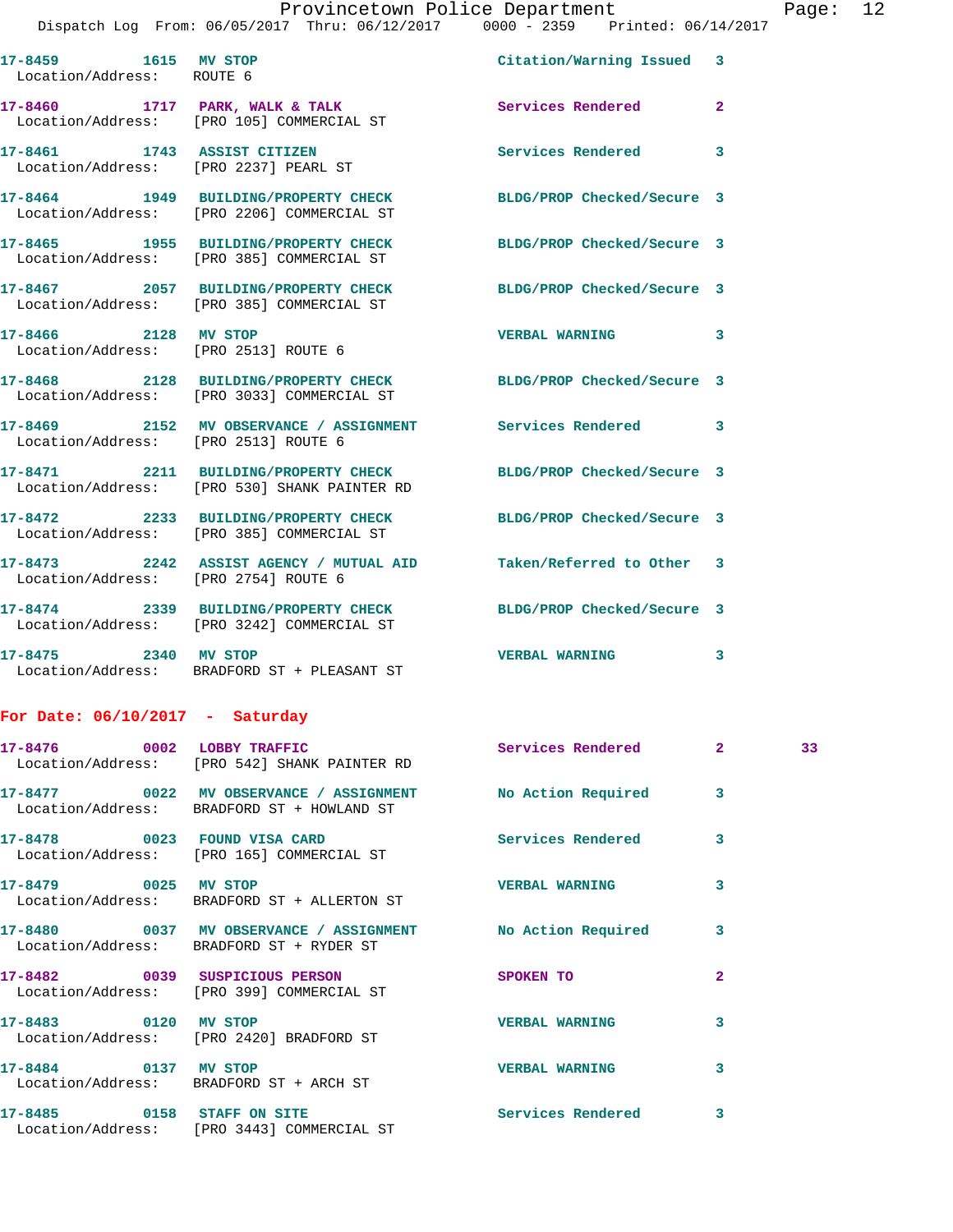|                                                           | 17-8486 0207 SERVE WARRANT<br>Location/Address: [PRO 3033] COMMERCIAL ST<br>Refer To Arrest: 17-79-AR                | Arrest(s) Made             | $\overline{\phantom{a}}$ 3 |
|-----------------------------------------------------------|----------------------------------------------------------------------------------------------------------------------|----------------------------|----------------------------|
|                                                           | 17-8487 0234 SERVICE CALL-FOUND CLOTHING Could Not Locate 3<br>Location/Address: [PRO 3033] COMMERCIAL ST            |                            |                            |
|                                                           | 17-8489 0436 PROPERTY DAMAGE<br>Location/Address: [PRO 3712] RYDER ST EXT                                            | Services Rendered          | 3                          |
| 17-8490 0657 FOLLOW UP                                    | Location/Address: [PRO 357] COMMERCIAL ST                                                                            | Could Not Locate           | $\mathbf{2}$               |
| Location/Address: [TRU] SHORE RD                          | 17-8491 0753 ASSIST AGENCY / WATER DEPT Taken/Referred to Other 3                                                    |                            |                            |
|                                                           | 17-8492 0824 FOUND CREDIT CARD<br>Location/Address: [PRO 542] SHANK PAINTER RD                                       | <b>Services Rendered</b>   | $\mathbf{3}$               |
| Location/Address: KENDALL LN                              | 17-8493 0829 KENDALL LN CLOSED                                                                                       | Services Rendered 3        |                            |
| Refer To Arrest: 17-78-AR                                 | 17-8494 0853 FOLLOW UP<br>Location/Address: [PRO 1805] COMMERCIAL ST                                                 | Services Rendered          | $\mathbf{2}$               |
| 17-8496 0926 ANIMAL CALL                                  | Location/Address: [PRO 1997] COMMERCIAL ST                                                                           | Services Rendered 2        |                            |
| 17-8498 0958 GENERAL INFO                                 |                                                                                                                      | No Action Required         | 3                          |
| 17-8500 1002 ASSIST CITIZEN                               | Location/Address: [PRO 106] COMMERCIAL ST                                                                            | Services Rendered          | 3                          |
|                                                           | 17-8499 1005 MV OBSERVANCE / ASSIGNMENT Services Rendered<br>Location/Address: [PRO 3075] SHANK PAINTER RD           |                            | 3                          |
| 17-8501 1008 MV STOP                                      | Location/Address: [PRO 3670] SHANK PAINTER RD                                                                        | <b>VERBAL WARNING</b>      | 3                          |
| 17-8502 1025 FOLLOW UP<br>Location/Address: COMMERCIAL ST |                                                                                                                      | Services Rendered 2        |                            |
|                                                           | 17-8504 1039 MEDICAL EMERGENCY<br>Location/Address: [PRO 357] COMMERCIAL ST<br>Refer To Arrest: $\frac{17-81-AR}{2}$ | Arrest(s) Made             |                            |
|                                                           | 17-8505 1045 ANIMAL CALL<br>Location: [PRO 3431] LOPES SQUARE                                                        | <b>Services Rendered</b> 2 |                            |
|                                                           | 17-8506 1146 COMPLAINT - STREET PERFORMERS Services Rendered 3<br>Location/Address: [PRO 3431] COMMERCIAL ST         |                            |                            |
| Refer To Accident: 17-27-AC                               | 17-8507 1241 MV ACCIDENT<br>Location: [PRO 3431] LOPES SQUARE                                                        | Investigated               | $\mathbf{1}$               |
| 17-8508 1318 LOST KEYS                                    | Location: [PRO 3431] LOPES SQUARE                                                                                    | Services Rendered 3        |                            |
|                                                           | 17-8509 1412 MEDICAL BROKEN HIP<br>Location/Address: [PRO 3622] COMMERCIAL ST                                        | Transported to Hospital 1  |                            |
|                                                           | 17-8510 1615 MEDICAL EMERGENCY/LIFT ASSIST Services Rendered 1<br>Location/Address: [PRO 658] MOZART AVE             |                            |                            |
| Location/Address: COMMERCIAL ST                           | 17-8511 1641 BUILDING/PROPERTY CHECK BLDG/PROP Checked/Secure 3                                                      |                            |                            |
|                                                           | 17-8512 1645 MV OBSERVANCE / ASSIGNMENT Services Rendered 3                                                          |                            |                            |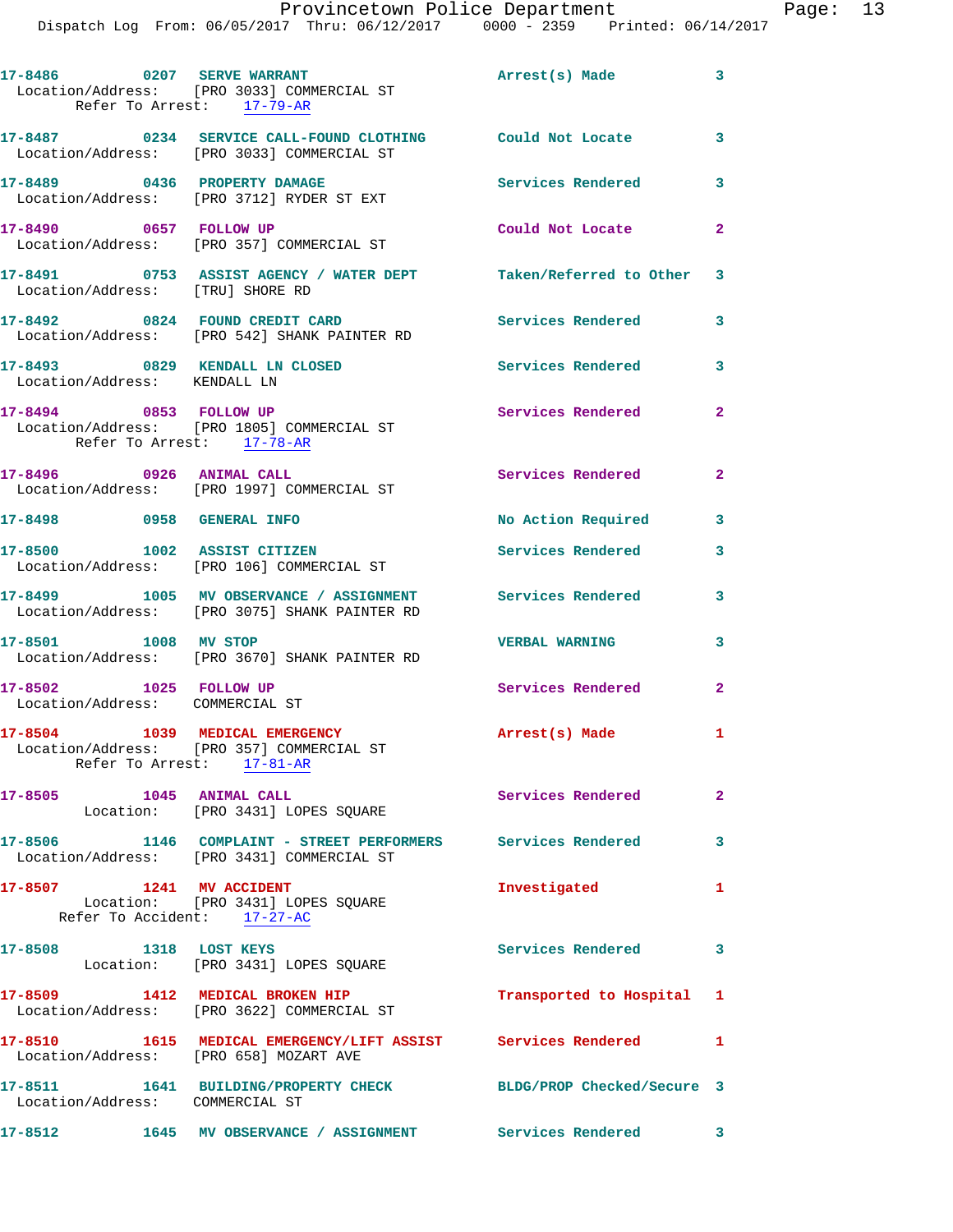|                                                             | Provincetown Police Department<br>Dispatch Log From: 06/05/2017 Thru: 06/12/2017 0000 - 2359 Printed: 06/14/2017  |                          | Page: 14     |
|-------------------------------------------------------------|-------------------------------------------------------------------------------------------------------------------|--------------------------|--------------|
|                                                             | Location/Address: [PRO 4041] BRADFORD ST                                                                          |                          |              |
|                                                             | 17-8514 1718 911 GENERAL<br>Location/Address: [PRO 3296] SHANK PAINTER RD                                         | Services Rendered 1      |              |
|                                                             | 17-8515 1737 FOUND GREEN WALLET<br>Location: [PRO 3431] LOPES SQUARE                                              | Services Rendered        | $\mathbf{3}$ |
|                                                             | 17-8516 1759 ALARM - GENERAL<br>Location/Address: [PRO 1030] OFF CONWELL ST                                       | Services Rendered 1      |              |
|                                                             | 17-8517 1806 PILOT NEEDING GATE CODE/ BLDG/PROP Checked/Secure 2<br>Location/Address: [PRO 516] RACE POINT RD     |                          |              |
| Location/Address: [PRO 57] BRADFORD ST                      | 17-8518 1842 LARCENY / FORGERY / FRAUD SPOKEN TO                                                                  |                          | $\mathbf{2}$ |
|                                                             | 17-8521 1914 MISSING FLAG<br>Location/Address: [PRO 1989] COMMERCIAL ST                                           | Services Rendered 3      |              |
|                                                             | 17-8519 1936 BUILDING/PROPERTY CHECK BLDG/PROP Checked/Secure 3<br>Location/Address: [PRO 182] COMMERCIAL ST      |                          |              |
| 17-8520 1946 LOST WALLET                                    | Location/Address: [PRO 542] SHANK PAINTER RD                                                                      | Services Rendered 3      |              |
|                                                             | 17-8522 2005 MEDICAL EMERGENCY/LACERATIONS Transported to Hospital 1<br>Location/Address: [PRO 208] COMMERCIAL ST |                          |              |
| 17-8524 2027 MV HIT & RUN<br>Refer To Accident: 17-28-AC    | Location/Address: [PRO 536] SHANK PAINTER RD                                                                      | SPOKEN TO                | $\mathbf{2}$ |
| Refer To Arrest: 17-81-AR                                   | 17-8525 2046 MEDICAL EMERGENCY/ETOH Transported to Hospital 1<br>Location/Address: [PRO 542] SHANK PAINTER RD     |                          |              |
|                                                             | 17-8528 2113 BUILDING/PROPERTY CHECK BLDG/PROP Checked/Secure 3<br>Location/Address: [PRO 3033] COMMERCIAL ST     |                          |              |
|                                                             | 17-8526 2118 MV OBSERVANCE / ASSIGNMENT Services Rendered 3<br>Location/Address: BRADFORD ST + HOWLAND ST         |                          |              |
| 17-8527 2126 MV STOP                                        | Location/Address: BRADFORD ST + ALLERTON ST                                                                       | <b>VERBAL WARNING</b>    | 3            |
| 17-8530 2140 MV STOP<br>Location/Address: OAK DR + MAPLE CT |                                                                                                                   | <b>VERBAL WARNING</b>    | 3            |
| 17-8531 2157 MV STOP                                        | Location/Address: BRADFORD ST + ALLERTON ST                                                                       | <b>VERBAL WARNING</b>    | 3            |
| 17-8532 2240 MV STOP                                        | Location: [PRO 3431] LOPES SQUARE                                                                                 | <b>VERBAL WARNING</b>    | 3            |
|                                                             | 17-8534 2310 LOBBY TRAFFIC<br>Location/Address: [PRO 542] SHANK PAINTER RD                                        | <b>Services Rendered</b> | 3            |
|                                                             | 17-8535 2311 BUILDING/PROPERTY CHECK Services Rendered 3<br>Location/Address: [PRO 530] SHANK PAINTER RD          |                          |              |
| 17-8536 2322 MV STOP                                        | Location/Address: BRADFORD ST + HANCOCK ST                                                                        | <b>VERBAL WARNING</b>    | 3            |
|                                                             | 17-8537 2336 ASSIST AGENCY / BOLO<br>Location/Address: [PRO 542] SHANK PAINTER RD                                 | Services Rendered 3      |              |
|                                                             |                                                                                                                   |                          |              |

**For Date: 06/11/2017 - Sunday**

| 17-8538 | 0005 | <b>MV STOP</b> | <b>VERBAL WARNING</b> |  |
|---------|------|----------------|-----------------------|--|
|         |      |                |                       |  |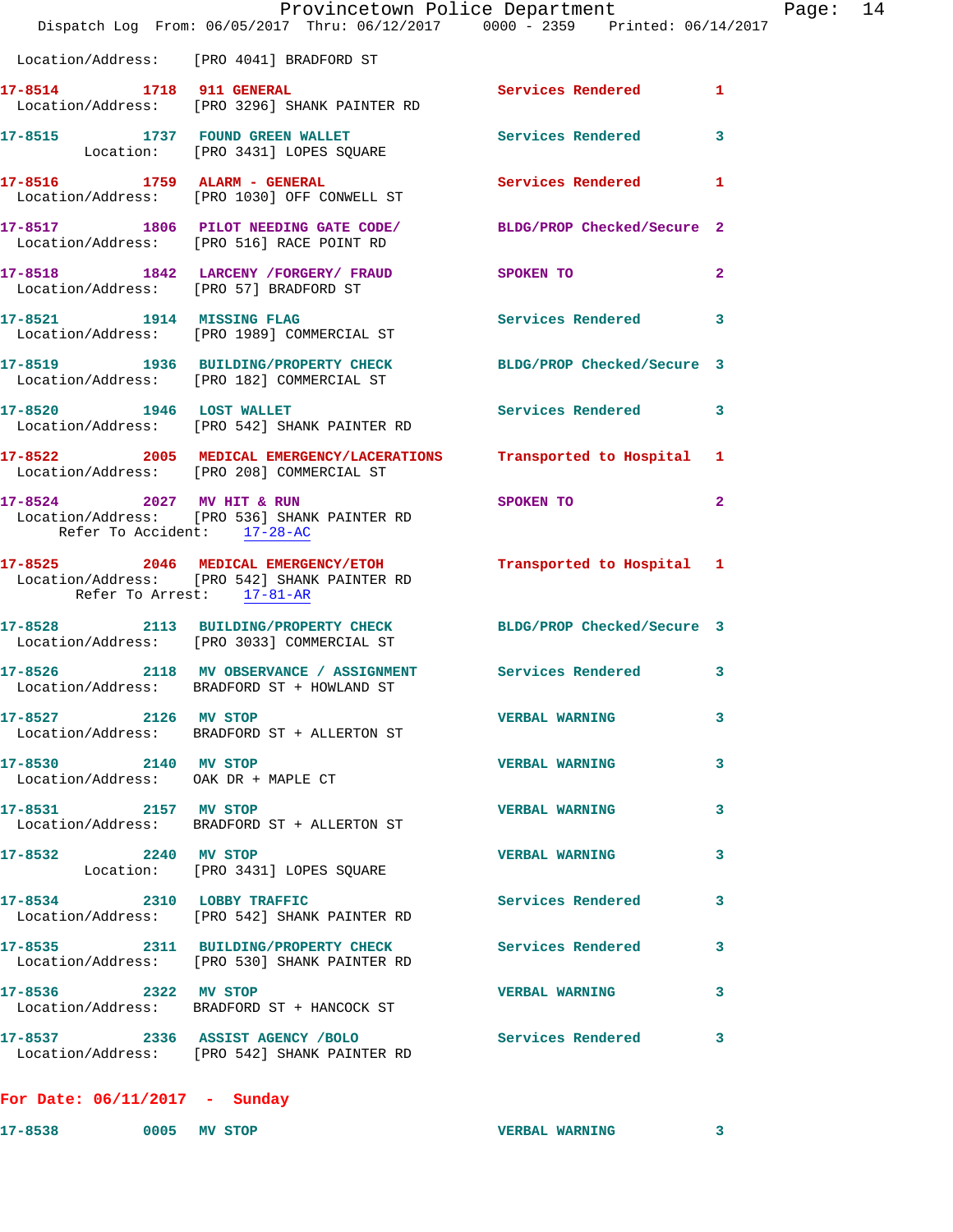|                                                                  | Provincetown Police Department<br>Dispatch Log From: 06/05/2017 Thru: 06/12/2017 0000 - 2359 Printed: 06/14/2017 |                            |              | Page: 15 |  |
|------------------------------------------------------------------|------------------------------------------------------------------------------------------------------------------|----------------------------|--------------|----------|--|
| Location/Address: [PRO 37] BRADFORD ST                           |                                                                                                                  |                            |              |          |  |
|                                                                  | 17-8539 0014 INJURED SEAGULL<br>Location/Address: [PRO 2965] COMMERCIAL ST                                       | Services Rendered 2        |              |          |  |
| Location/Address: [PRO 16] BRADFORD ST                           | 17-8540 0016 BUILDING/PROPERTY CHECK BLDG/PROP Checked/Secure 3                                                  |                            |              |          |  |
|                                                                  | 17-8541 0017 PARK, WALK & TALK 3 Services Rendered 2<br>Location/Address: [PRO 105] COMMERCIAL ST                |                            |              |          |  |
|                                                                  | 17-8551 0019 BAR CHECK<br>Location/Address: [PRO 3236] COMMERCIAL ST                                             | BLDG/PROP Checked/Secure 3 |              |          |  |
| 17-8552 0020 BAR CHECK                                           | Location/Address: [PRO 3276] COMMERCIAL ST                                                                       | BLDG/PROP Checked/Secure 3 |              |          |  |
|                                                                  |                                                                                                                  | Taken/Referred to Other 3  |              |          |  |
| 17-8543 0046 DISTURBANCE<br>Location/Address: [PRO 2518] ROUTE 6 |                                                                                                                  | Could Not Locate 1         |              |          |  |
|                                                                  | 17-8544 0111 DISTURBANCE<br>Location/Address: [PRO 2750] COMMERCIAL ST                                           | SPOKEN TO                  | 1            |          |  |
|                                                                  | 17-8545 0116 PARK, WALK & TALK<br>Location/Address: [PRO 105] COMMERCIAL ST                                      | Services Rendered          | $\mathbf{2}$ |          |  |
|                                                                  | 17-8546 0127 NOISE COMPLAINT<br>Location/Address: [PRO 208] COMMERCIAL ST                                        | SPOKEN TO                  | 3            |          |  |
|                                                                  | 17-8548 0135 MV OBSERVANCE / ASSIGNMENT Services Rendered<br>Location/Address: BRADFORD ST + STANDISH ST         |                            | 3            |          |  |
| 17-8549 0142 FOLLOW UP                                           | Location/Address: [PRO 3276] COMMERCIAL ST                                                                       | Services Rendered          | $\mathbf{2}$ |          |  |
| 17-8550 0148 MV STOP                                             | Location/Address: PRINCE ST + MOZART AVE                                                                         | <b>VERBAL WARNING</b>      | 3            |          |  |
|                                                                  | 17-8553 0155 BUILDING/PROPERTY CHECK<br>Location/Address: [PRO 3296] SHANK PAINTER RD                            | Services Rendered 3        |              |          |  |
|                                                                  | 17-8554 0158 BUILDING/PROPERTY CHECK Services Rendered<br>Location/Address: [PRO 545] SHANK PAINTER RD           |                            | 3            |          |  |
|                                                                  |                                                                                                                  | Services Rendered          | $\mathbf{3}$ |          |  |
|                                                                  | 17-8556 0203 BUILDING/PROPERTY CHECK<br>Location/Address: [PRO 3670] SHANK PAINTER RD                            | <b>Services Rendered</b>   | 3            |          |  |
|                                                                  | 17-8557 0344 BUILDING/PROPERTY CHECK BLDG/PROP Checked/Secure 3<br>Location/Address: [PRO 2898] JEROME SMITH RD  |                            |              |          |  |
| Location/Address: [PRO 2521] ROUTE 6                             | 17-8558 6506 MV OBSERVANCE / ASSIGNMENT Services Rendered                                                        |                            | 3            |          |  |
|                                                                  | 17-8559 0621 BUILDING/PROPERTY CHECK Services Rendered 3<br>Location/Address: [PRO 3259] MACMILLAN WHARF         |                            |              |          |  |
|                                                                  | 17-8560 0724 RETRIEVE PROPERTY<br>Location/Address: [PRO 542] SHANK PAINTER RD                                   | <b>Services Rendered</b>   | 3            |          |  |
|                                                                  | 17-8561 0746 ANIMAL CALL/DEAD SEAGULL Services Rendered<br>Location/Address: [PRO 72] PROVINCELANDS RD           |                            | $\mathbf{2}$ |          |  |
|                                                                  | 17-8563 0810 PARK, WALK & TALK<br>Location/Address: [PRO 3405] COMMERCIAL ST                                     | Services Rendered          | $\mathbf{2}$ |          |  |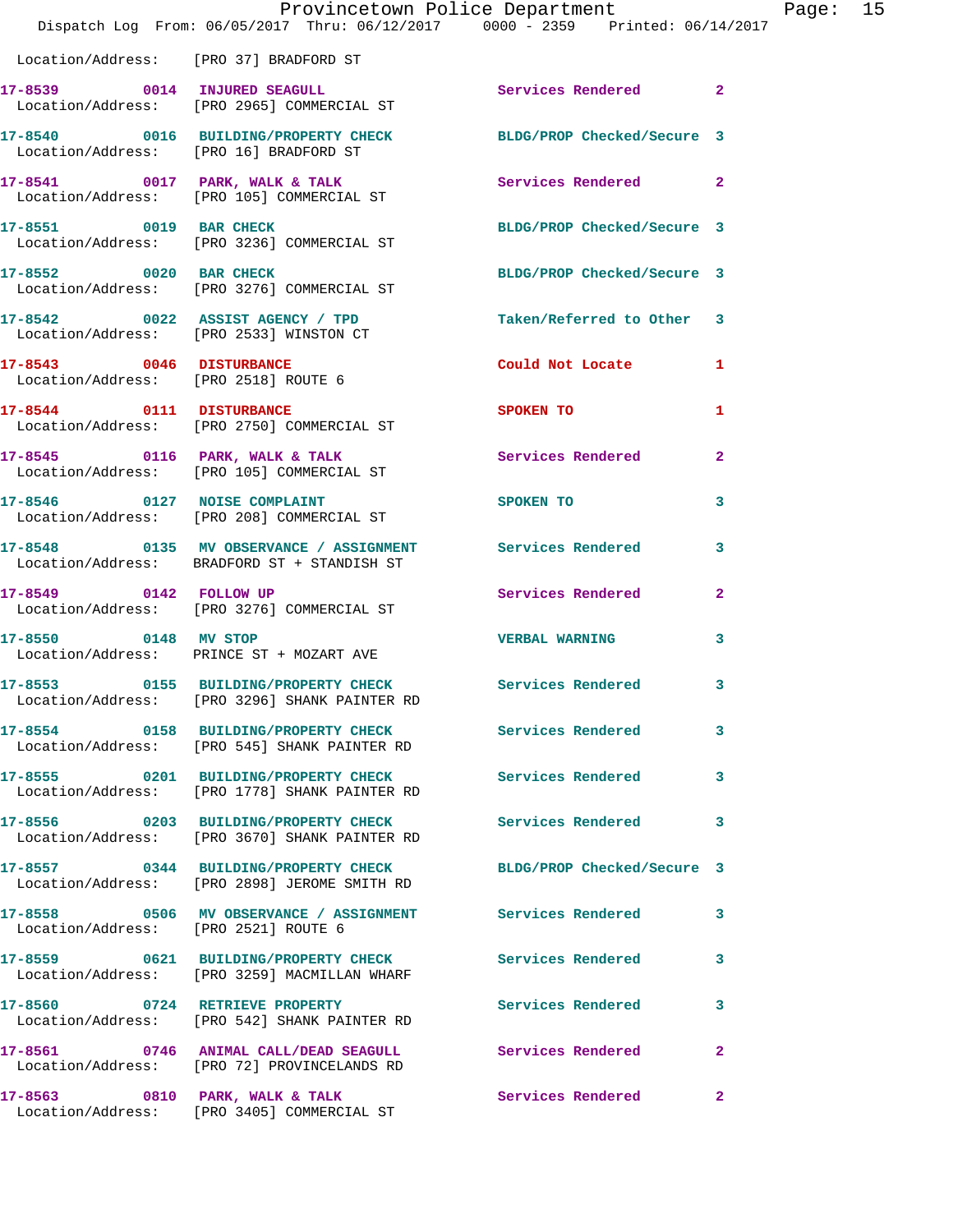|                                                                          | 17-8566 0853 LEG INJURY<br>Location/Address: [PRO 542] SHANK PAINTER RD                                            | <b>PATIENT REFUSAL</b>             | $\mathbf{1}$   |
|--------------------------------------------------------------------------|--------------------------------------------------------------------------------------------------------------------|------------------------------------|----------------|
|                                                                          | 17-8565 0856 BUILDING/PROPERTY CHECK<br>Location/Address: [PRO 526] RYDER ST EXT                                   | Services Rendered                  | $\mathbf{3}$   |
| 17-8567 0931 911 GENERAL/MISDIAL<br>Location/Address: [PRO 978] MAPLE CT |                                                                                                                    | Services Rendered                  | 1              |
| 17-8569 0949 BIKE GENERAL                                                | Location/Address: [PRO 265] BRADFORD ST                                                                            | Services Rendered                  | $\overline{2}$ |
| 17-8570 1041 FOLLOW UP                                                   | Location/Address: [PRO 542] SHANK PAINTER RD                                                                       | Services Rendered                  | $\mathbf{2}$   |
| 17-8571 1104 TAXI INSPECTION                                             | Location/Address: [PRO 542] SHANK PAINTER RD                                                                       | Services Rendered                  | $\overline{2}$ |
| 17-8572 1113 LOST COIN PURSE<br>Location/Address: COMMERCIAL ST          |                                                                                                                    | <b>Services Rendered</b>           | 3              |
|                                                                          | 17-8573 1116 PARKING COMPLAINT / GENERAL Citation/Warning Issued 3<br>Location: [PRO 3431] LOPES SQUARE            |                                    |                |
| 17-8574 1123 FOLLOW UP                                                   | Location/Address: [PRO 542] SHANK PAINTER RD                                                                       | Services Rendered 2                |                |
|                                                                          | 17-8575 1134 MEDICAL EMERGENCY DOT<br>Location/Address: [PRO 440] HARRY KEMP WAY                                   | Transported to Hospital 1          |                |
| Location/Address: COMMERCIAL ST                                          | 17-8576 1135 LOST/FOUND PROPERTY                                                                                   | Services Rendered 3                |                |
|                                                                          | 17-8577 1208 MEDICAL EMERGENCY<br>Location/Address: [PRO 542] SHANK PAINTER RD                                     | Transported to Hospital 1          |                |
| 17-8578 1217 MEDICAL/DOT                                                 | Location/Address: [PRO 440] HARRY KEMP WAY                                                                         | Transported to Hospital 1          |                |
|                                                                          | 17-8580 1243 FOUND CREDIT CARDS<br>Location/Address: [PRO 196] COMMERCIAL ST                                       | Services Rendered                  | $\mathbf{3}$   |
|                                                                          | 17-8581 1247 BUILDING/PROPERTY CHECK<br>Location/Address: [PRO 3163] WINTHROP ST                                   | Services Rendered                  | 3              |
|                                                                          | 17-8582 1308 PARKING COMPLAINT / GENERAL Citation/Warning Issued 3<br>Location/Address: COMMERCIAL ST + HOWLAND ST |                                    |                |
| 17-8583 1351 DOG IN M/V                                                  | Location/Address: [PRO 2520] PRINCE ST                                                                             | SPOKEN TO                          | $\overline{2}$ |
| 17-8584 1419 ASSAULT                                                     | Location/Address: [PRO 542] SHANK PAINTER RD                                                                       | Services Rendered 1                |                |
| 17-8586 1505 COMPLAINT                                                   | Location/Address: [PRO 3912] SHANK PAINTER RD                                                                      | $\sim$ 3<br><b>GONE ON ARRIVAL</b> |                |
|                                                                          | 17-8587 1534 PARK, WALK & TALK<br>Location: [PRO 3431] LOPES SQUARE                                                | No Action Required 2               |                |
| 17-8588 1537 ANIMAL CALL                                                 | Location/Address: [PRO 1572] FRANKLIN ST                                                                           | Taken/Referred to Other 2          |                |
|                                                                          | 17-8589 1618 PARKING COMPLAINT / GENERAL Services Rendered<br>Location/Address: [PRO 385] COMMERCIAL ST            |                                    | 3              |
| 17-8592 1618 RETURN PROPERTY                                             | Location/Address: [PRO 542] SHANK PAINTER RD<br>Refer To Arrest: 17-78-AR                                          | Services Rendered 3                |                |
| 17-8590 1631 FOLLOW UP                                                   |                                                                                                                    | Services Rendered 2                |                |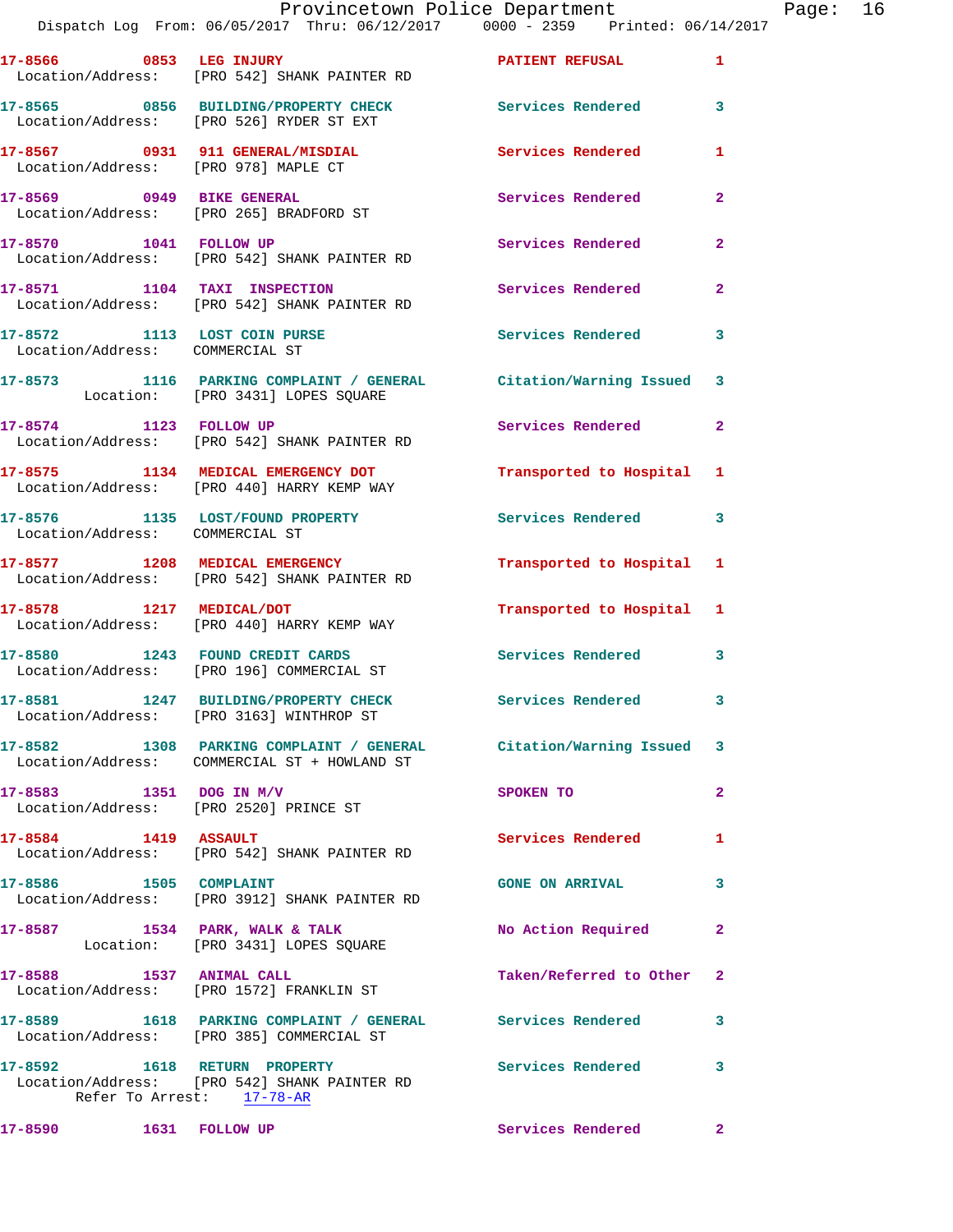|                                                    | Provincetown Police Department<br>Dispatch Log From: 06/05/2017 Thru: 06/12/2017 0000 - 2359 Printed: 06/14/2017 |                            |              |
|----------------------------------------------------|------------------------------------------------------------------------------------------------------------------|----------------------------|--------------|
| Location/Address: [PRO 57] BRADFORD ST             |                                                                                                                  |                            |              |
|                                                    | 17-8591 1648 MV OBSERVANCE / ASSIGNMENT Services Rendered<br>Location/Address: BRADFORD ST + RYDER ST            |                            | 3            |
|                                                    | 17-8593 1818 FOUND SAMSUNG PHONE<br>Location/Address: [PRO 300] COMMERCIAL ST                                    | Services Rendered          | 3            |
|                                                    | 17-8594 1935 BUILDING/PROPERTY CHECK<br>Location/Address: [PRO 3033] COMMERCIAL ST                               | BLDG/PROP Checked/Secure 3 |              |
|                                                    | 17-8595 1948 BUILDING/PROPERTY CHECK<br>Location/Address: [PRO 1778] SHANK PAINTER RD                            | BLDG/PROP Checked/Secure 3 |              |
|                                                    | 17-8596 1950 BUILDING/PROPERTY CHECK<br>Location/Address: [PRO 3430] COMMERCIAL ST                               | Services Rendered          | 3            |
| 17-8597 1959 LOST ATM & LIC                        | Location/Address: [PRO 542] SHANK PAINTER RD                                                                     | Services Rendered          | 3            |
|                                                    | 17-8598 2011 BUILDING/PROPERTY CHECK<br>Location/Address: [PRO 2483] COMMERCIAL ST                               | <b>Services Rendered</b>   | 3            |
|                                                    | 17-8599 2016 BUILDING/PROPERTY CHECK<br>Location/Address: [PRO 3259] MACMILLAN WHARF                             | BLDG/PROP Checked/Secure 3 |              |
| Location/Address: [PRO 4048] ROUTE 6               | 17-8600 2024 MV OBSERVANCE / ASSIGNMENT Services Rendered                                                        |                            | 3            |
| Location/Address: SNAIL RD                         | 17-8601 2029 BUILDING/PROPERTY CHECK                                                                             | <b>Services Rendered</b>   | 3            |
|                                                    | 17-8602 2114 BUILDING/PROPERTY CHECK<br>Location/Address: [PRO 3430] COMMERCIAL ST                               | BLDG/PROP Checked/Secure 3 |              |
|                                                    | 17-8603 2143 MV OBSERVANCE / ASSIGNMENT<br>Location/Address: [PRO 106] COMMERCIAL ST                             | <b>Services Rendered</b>   | 3            |
|                                                    | 17-8604 2204 BUILDING/PROPERTY CHECK<br>Location/Address: [PRO 3242] COMMERCIAL ST                               | BLDG/PROP Checked/Secure 3 |              |
| 17-8605<br>2324<br>Location/Address: COMMERCIAL ST | ASSIST CITIZEN                                                                                                   | Services Rendered          | 3            |
|                                                    | 17-8606 2351 MEDICAL EMERGENCY<br>Location/Address: [PRO 3443] COMMERCIAL ST                                     | Transported to Hospital    | 1            |
| 17-8607 2355 LOBBY TRAFFIC                         | Location/Address: [PRO 542] SHANK PAINTER RD                                                                     | Services Rendered          | 3            |
|                                                    | 17-8608 2358 MV OBSERVANCE / ASSIGNMENT Services Rendered<br>Location/Address: HIGH POLE HILL + BRADFORD ST      |                            | 3            |
| For Date: 06/12/2017 - Monday                      |                                                                                                                  |                            |              |
|                                                    | 17-8609 0015 PARK, WALK & TALK<br>Location/Address: [PRO 105] COMMERCIAL ST                                      | Services Rendered          | $\mathbf{2}$ |
|                                                    | 17-8610 0052 BUILDING/PROPERTY CHECK<br>Location/Address: [PRO 2499] RACE POINT RD                               | BLDG/PROP Checked/Secure 3 |              |
| 17-8611 0106 MV STOP                               | Location/Address: [PRO 165] COMMERCIAL ST                                                                        | <b>VERBAL WARNING</b>      | 3            |
|                                                    | 17-8612 0122 MV OBSERVANCE / ASSIGNMENT Services Rendered<br>Location/Address: [PRO 106] COMMERCIAL ST           |                            | 3            |

**17-8613 0129 BUILDING/PROPERTY CHECK BLDG/PROP Checked/Secure 3**  Location/Address: COMMERCIAL ST

Page: 17<br>017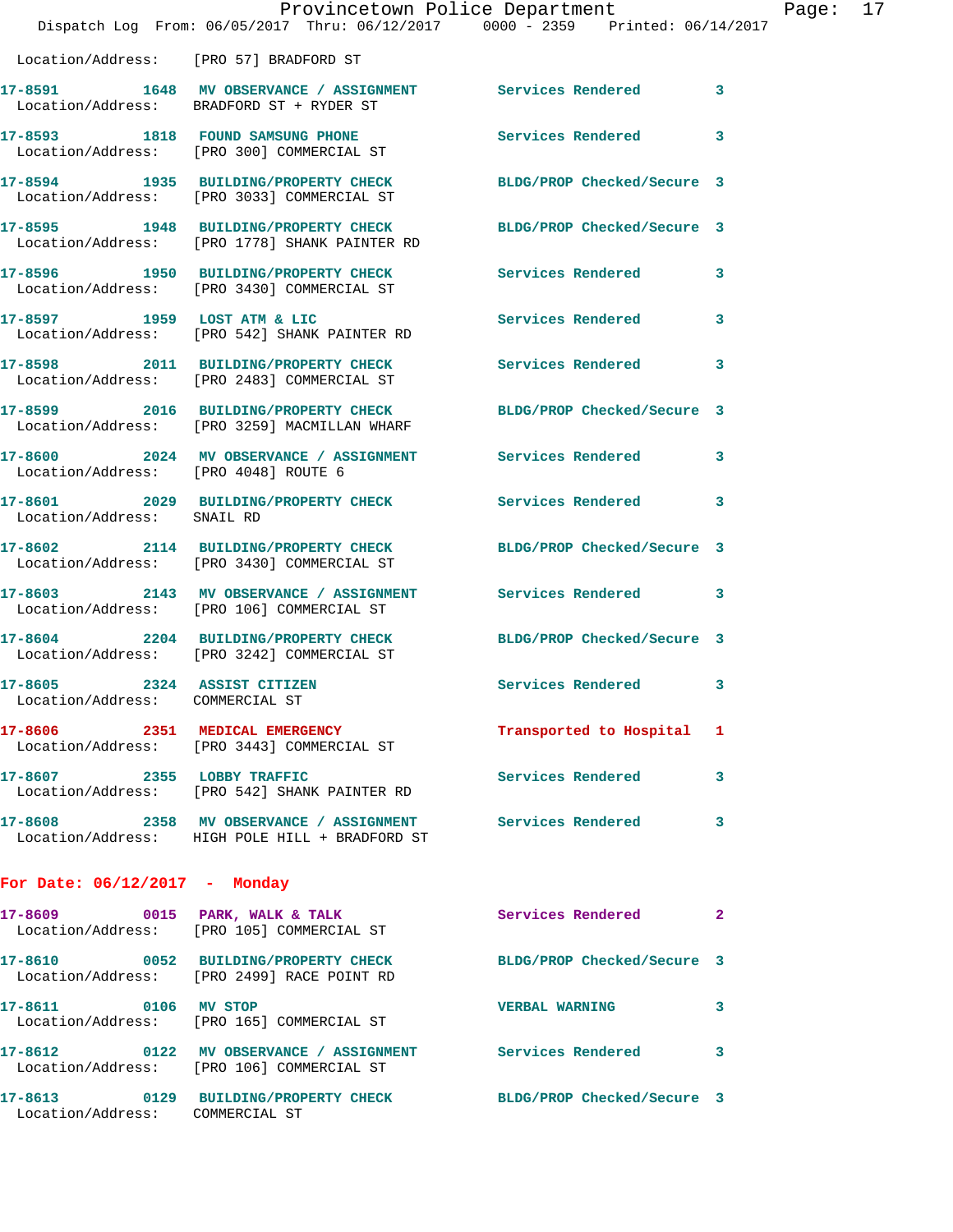|                                                     | Provincetown Police Department The Page: 18<br>Dispatch Log From: 06/05/2017 Thru: 06/12/2017   0000 - 2359   Printed: 06/14/2017 |                          |                |  |
|-----------------------------------------------------|-----------------------------------------------------------------------------------------------------------------------------------|--------------------------|----------------|--|
|                                                     | 17-8614 0338 MV OBSERVANCE / ASSIGNMENT Services Rendered<br>Location/Address: [PRO 2489] BRADFORD ST                             |                          | $\mathbf{3}$   |  |
| Location/Address: [PRO 4048] ROUTE 6                | 17-8615 0530 MV OBSERVANCE / ASSIGNMENT Services Rendered 3                                                                       |                          |                |  |
|                                                     | 17-8616 0551 FLIGHT COVERAGE<br>Location/Address: [PRO 516] RACE POINT RD                                                         | Services Rendered        | $\mathbf{2}$   |  |
|                                                     | 17-8617 0602 TTY TEST CALL Services Rendered<br>Location/Address: [PRO 542] SHANK PAINTER RD                                      |                          | 3              |  |
|                                                     | 17-8618 0803 SERVICE CALL/SCHOOL Services Rendered 3<br>Location/Address: [PRO 569] WINSLOW ST                                    |                          |                |  |
| Location/Address: COMMERCIAL ST                     | 17-8619 0902 PARKING COMPLAINT / GENERAL Services Rendered                                                                        |                          | 3              |  |
| 17-8620 0916 FOLLOW UP                              | Location/Address: COMMERCIAL ST                                                                                                   | FOLLOW UP                | $\overline{2}$ |  |
|                                                     | 17-8622 0917 PARK, WALK & TALK 30 Services Rendered<br>Location/Address: [PRO 3259] MACMILLAN WHARF                               |                          | $\overline{2}$ |  |
|                                                     | 17-8624 0923 BUILDING/PROPERTY CHECK BLDG/PROP Checked/Secure 3<br>Location/Address: [PRO 1737] BRADFORD ST                       |                          |                |  |
|                                                     | 17-8621 0928 MEDICAL EMERGENCY PATIENT REFUSAL 1<br>Location/Address: [PRO 1543] COMMERCIAL ST                                    |                          |                |  |
|                                                     | 17-8623 1040 BUILDING/PROPERTY CHECK BLDG/PROP Checked/Secure 3<br>Location/Address: [PRO 3242] COMMERCIAL ST                     |                          |                |  |
|                                                     | 17-8625 1106 MV OBSERVANCE / ASSIGNMENT Services Rendered 3<br>Location/Address: [PRO 3075] SHANK PAINTER RD                      |                          |                |  |
| 17-8626 1118 INJURED PIGEON                         | Location/Address: [PRO 2543] MACMILLAN WHARF                                                                                      | Services Rendered        | $\mathbf{2}$   |  |
| 17-8627 1149 MV STOP<br>Location/Address: CARVER CT |                                                                                                                                   | <b>VERBAL WARNING</b>    | $\mathbf{3}$   |  |
| Location/Address: WINSLOW ST                        | 17-8630 1320 ASSIST CITIZEN                                                                                                       | <b>Services Rendered</b> |                |  |
|                                                     | 17-8632 1454 AT SCHOOL<br>Location/Address: [PRO 569] WINSLOW ST                                                                  | Services Rendered        | 3              |  |
|                                                     | 17-8634 1605 PARK, WALK & TALK<br>Location/Address: [PRO 105] COMMERCIAL ST                                                       | No Action Required       | $\overline{2}$ |  |
|                                                     | 17-8635 1606 COMPLAINT<br>Location/Address: [PRO 542] SHANK PAINTER RD                                                            | Services Rendered        | 3              |  |
| 17-8637 1641 LIFT ASSIST                            | Location/Address: [PRO 1109] SOMERSET RD                                                                                          | Services Rendered 1      |                |  |
|                                                     | 17-8638 1656 MV OBSERVANCE / ASSIGNMENT Services Rendered<br>Location/Address: SHANK PAINTER RD + JEROME SMITH RD                 |                          | 3              |  |
|                                                     | 17-8639 1704 ELEVATOR PROBLEM<br>Location/Address: [PRO 357] COMMERCIAL ST                                                        | Services Rendered        | 1              |  |
|                                                     | 17-8641 1717 ASSIST CITIZEN<br>Location/Address: [PRO 1952] COMMERCIAL ST                                                         | Services Rendered        | 3              |  |
|                                                     | 17-8642 1735 BUILDING/PROPERTY CHECK BLDG/PROP Checked/Secure 3<br>Location/Address: [PRO 1646] WINSLOW ST                        |                          |                |  |
|                                                     | 17-8644 1744 MISSING SAMGSUNG PHONE                                                                                               | Investigated             | 3              |  |

Location/Address: [PRO 2702] COMMERCIAL ST